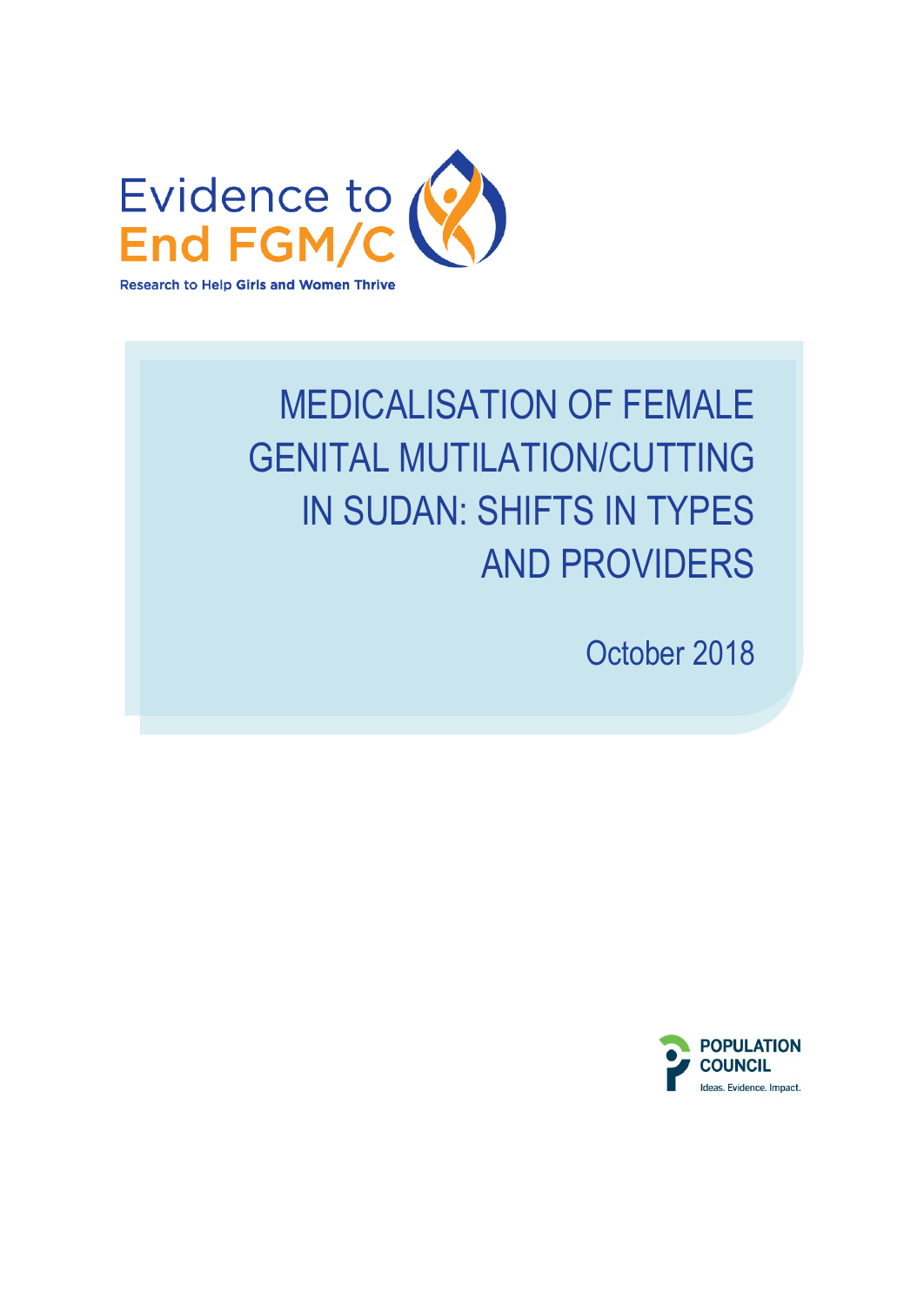# MEDICALISATION OF FEMALE GENITAL MUTILATION/CUTTING IN SUDAN: SHIFTS IN TYPES AND PROVIDERS

NAFISA BEDRI HUDA SHERFI GHADA RODWAN SARA ELHADI WAFA ELAMIN

GENDER AND REPRODUCTIVE HEALTH AND RIGHTS RESOURCE AND ADVOCACY CENTER

AHFAD UNIVERSITY FOR WOMEN

OCTOBER 2018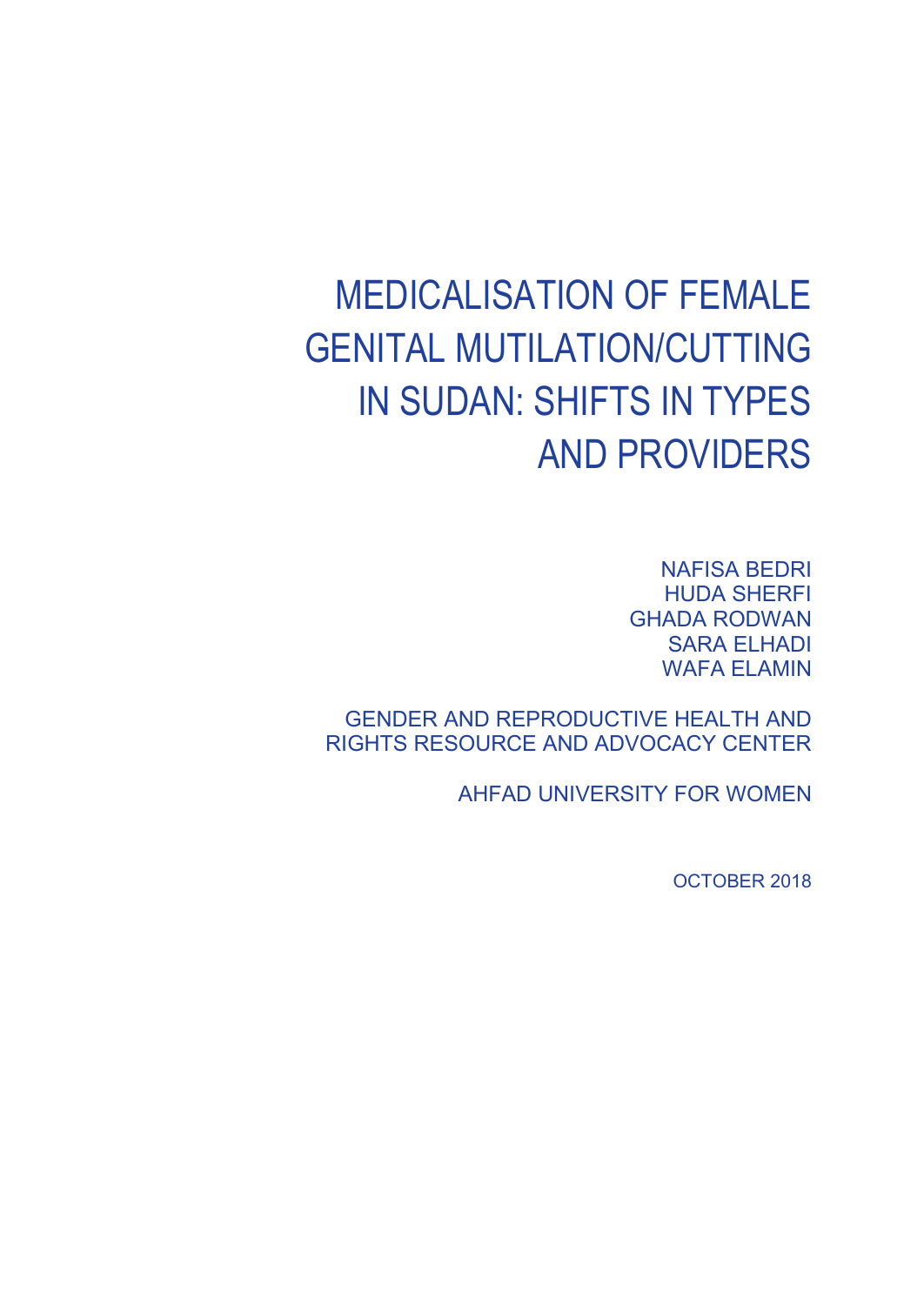**The Evidence to End FGM/C: Research to Help Girls and Women Thrive generates evidence to inform and influence investments, policies, and programmes for ending female genital mutilation/cutting in different contexts.** Evidence to End FGM/C is led by the Population Council, Nairobi in partnership with the Africa Coordinating Centre for the Abandonment of Female Genital Mutilation/Cutting (ACCAF), Kenya; the Gender and Reproductive Health and Rights Resource and Advocacy Center (GRACE), Sudan; the Global Research and Advocacy Group (GRAG), Senegal; Population Council, Nigeria; Population Council, Egypt; Population Council, Ethiopia; MannionDaniels, Ltd. (MD); Population Reference Bureau (PRB); University of California, San Diego (Dr. Gerry Mackie); and University of Washington, Seattle (Prof. Bettina Shell-Duncan).



The Population Council confronts critical health and development issues—from stopping the spread of HIV to improving reproductive health and ensuring that young people lead full and productive lives. Through biomedical, social science, and public health research in 50 countries, we work with our partners to deliver solutions that lead to more effective policies, programmes, and technologies that improve lives around the world. Established in 1952 and headquartered in New York, the Council is a nongovernmental, nonprofit organisation governed by an international board of trustees. [www.popcouncil.org](http://www.popcouncil.org/)



GRACe is a leading regional center of excellence on gender and reproductive health and rights; Providing quality resources for all stakeholders, building capacities, promoting evidence-based planning and policy for empowering women and men and promoting reproductive health as a fundamental human right for all. GRACe values are gender equality, women empowerment, integrity, respect for human rights and excellence. It aims to promote gender equality and reproductive health and rights of the community in general and of women in Sudan and the region. www.grace.ahfad.edu.sd

**Suggested Citation:** Bedri, N., Sherfi, H., Rodwan, G., Elhadi, S., and Elamin, W. 2018. Medicalisation of Female Genital Mutilation/Cutting in Sudan: Shift in Types and Providers. *Evidence to End FGM/C: Research to Help Girls and Women Thrive.* New York: Population Council.

This is a working paper and represents research in progress. This paper represents the opinions of the authors and is the product of professional research. This paper has not been peer reviewed, and this version may be updated with additional analyses in subsequent publications. Contact: Prof Nafisa Bedri, [nmbedri@gmail.com](mailto:nmbedri@gmail.com)

**Please address any inquiries about the Evidence to End FGM/C programme consortium to:**  Dr Jacinta Muteshi, Project Director[, jmuteshi@popcouncil.org](mailto:jmuteshi@popcouncil.org)

#### **Funded by:**

This document is an output from a programme funded by the UK Aid from the UK government for the benefit of developing countries. However, the views expressed and information contained in it are not necessarily those of, or endorsed by the UK government, which can accept no responsibility for such views or information or for any reliance placed on them.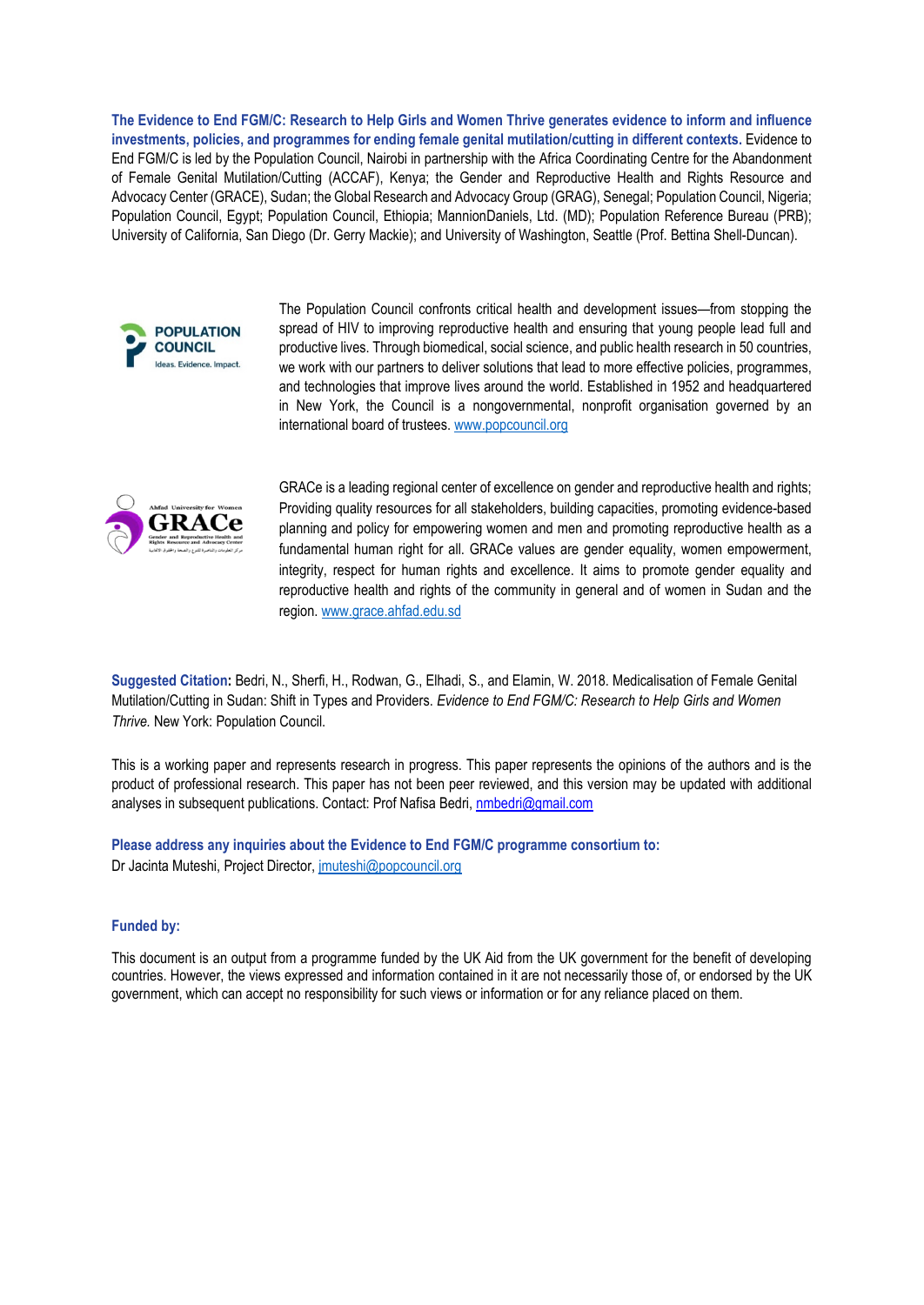# **Table of Contents**

| Perceptions of Interventions that are Effective in Reducing Medicalisation and Promoting |
|------------------------------------------------------------------------------------------|
|                                                                                          |
|                                                                                          |
|                                                                                          |
|                                                                                          |
|                                                                                          |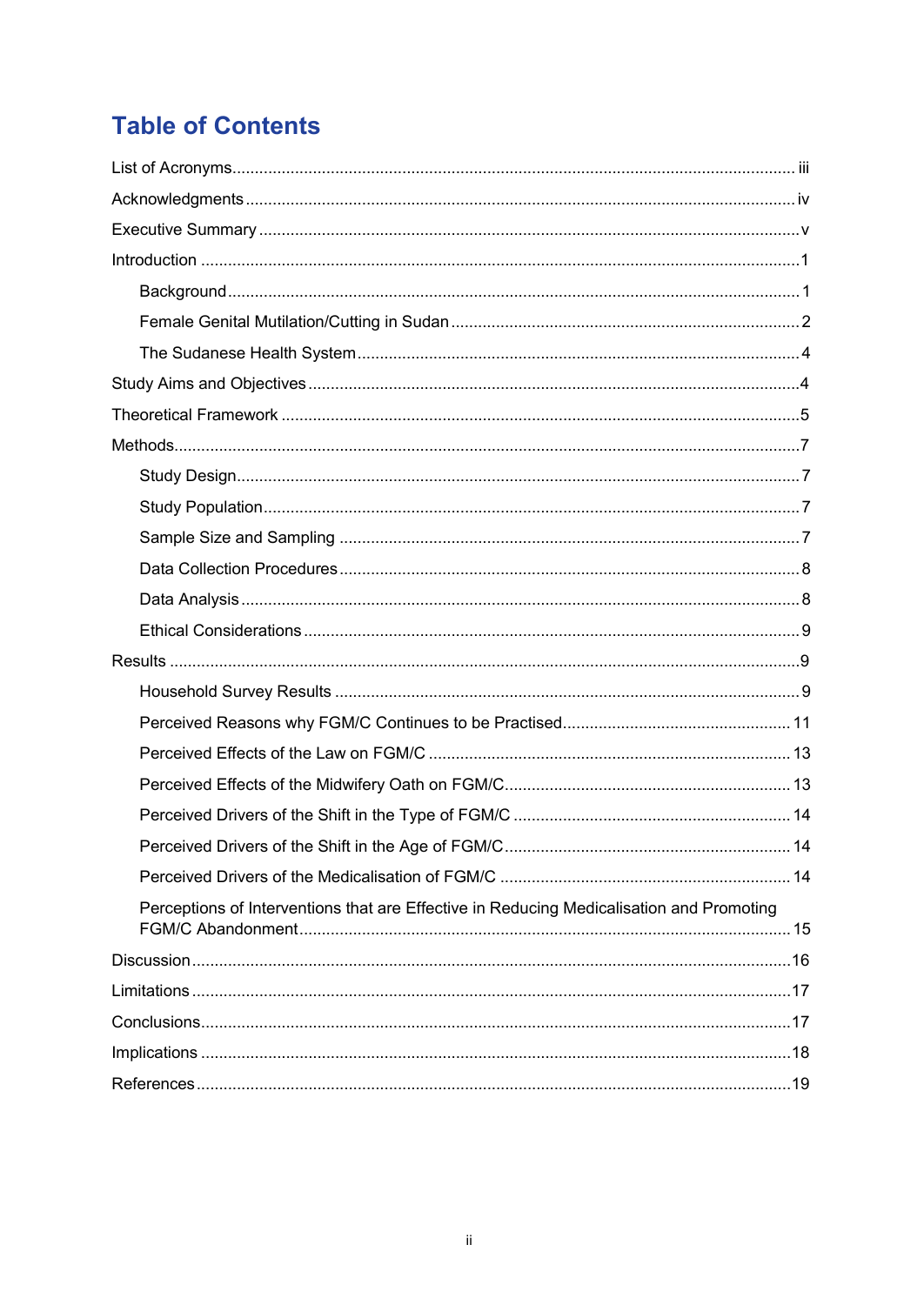# <span id="page-4-0"></span>**List of Acronyms**

| <b>CBS</b>    | <b>Central Bureau of Statistics</b>                                    |
|---------------|------------------------------------------------------------------------|
| <b>DFID</b>   | Department for International Development                               |
| <b>DHS</b>    | Demographic and Health Surveys                                         |
| FGDs          | <b>Focus Group Discussions</b>                                         |
| <b>FGC</b>    | <b>Female Genital Cutting</b>                                          |
| FGM/C         | <b>Female Genital Mutilation/Cutting</b>                               |
| <b>GRACe</b>  | Gender and Reproductive Health and Rights Resource and Advocacy Center |
| <b>HCP</b>    | <b>Health Care Provider</b>                                            |
| <b>HHs</b>    | Households                                                             |
| IDI           | In-depth Interviews                                                    |
| <b>MICS</b>   | Multiple Indicator Cluster Survey                                      |
| MoH           | Ministry of Health                                                     |
| <b>NCCW</b>   | National Council for Child Welfare                                     |
| <b>NGO</b>    | Non-Governmental Organisation                                          |
| <b>SCCW</b>   | <b>State Council for Child Welfare</b>                                 |
| <b>SHHS</b>   | Sudan Household Health Surveys                                         |
| <b>SPSS</b>   | <b>Statistical Package for the Social Sciences</b>                     |
| <b>TBAs</b>   | <b>Traditional Birth Attendants</b>                                    |
| <b>UN</b>     | <b>United Nations</b>                                                  |
| <b>UNFPA</b>  | United Nations Population Fund                                         |
| <b>UNJP</b>   | United Nations Joint Program                                           |
| <b>UNICEF</b> | United Nations Children's Fund                                         |
| <b>VMW</b>    | Village Midwife                                                        |
| <b>WHO</b>    | World Health Organization                                              |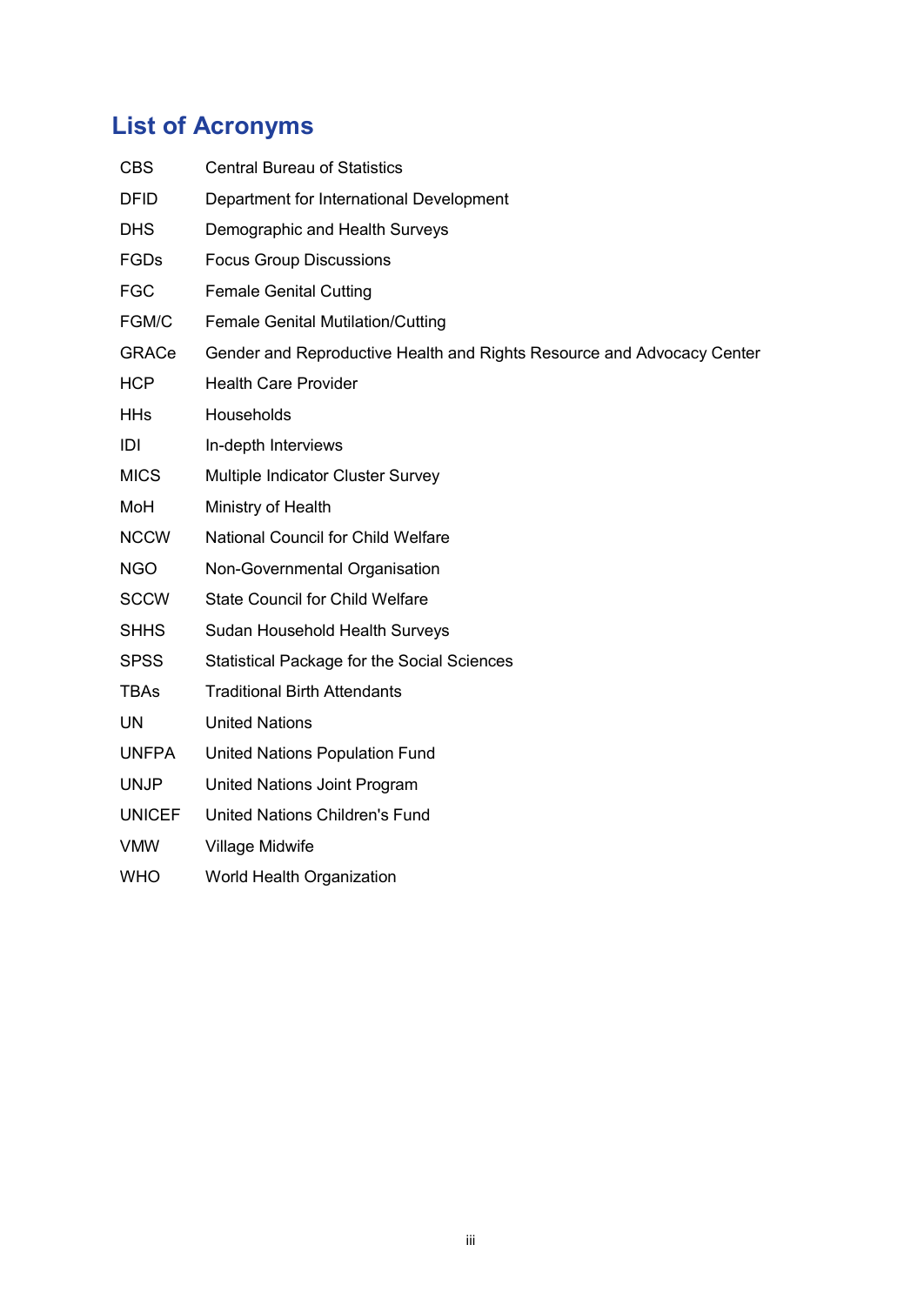# <span id="page-5-0"></span>**Acknowledgments**

The Gender and Reproductive Health and Rights Resource and Advocacy Center (GRACe) at Ahfad University for Women (AUW) would like to recognise and acknowledge the financial support for this work from UK Aid and the UK Government through the DFID-funded project, "Evidence to End FGM/C: Research to Help Girls and Women Thrive," that is coordinated by the Population Council.

The authors would like to express their deepest appreciation to the Umbadda, East Nile, Gedaref and Al Fao localities for their support. Special gratitude is extended to all the key informants from Khartoum and Gedaref States, who had a crucial role in enabling the research team to collect the data and in organising the group discussions.

GRACe would like to thank AUW partners in Khartoum and Gedaref States for their support to the research team. We also extend our gratitude to the Research Programme's Senior Management Team in Nairobi, and Washington D.C., for their overall support and guidance through the overall process of conducting the research and development of the report. We particularly thank Jacinta Muteshi and Caroline Kabiru, Population Council; Tamadur Khalid, Child Protection Officer, UNICEF, Sudan; and Bettina Shell-Duncan, University of Washington, for their expert review and critique of this report, which improved the quality of the final product.

We are extremely grateful to the AUW research team and other researchers in Sudan for their guidance and feedback on this work.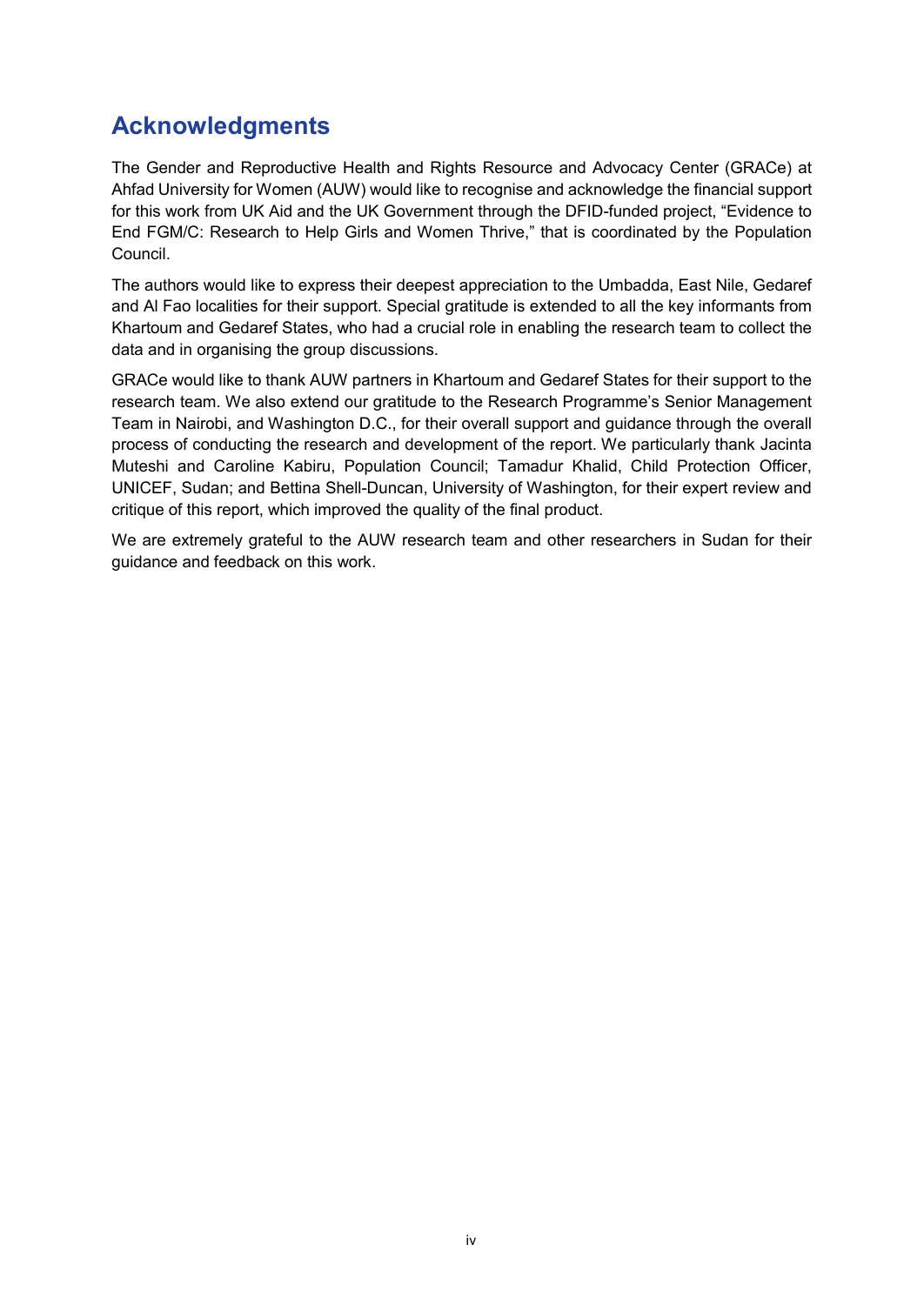# <span id="page-6-0"></span>**Executive Summary**

## **Background**

Although Sudan has had five decades of anti-female genital cutting/mutilation (FGM/C) campaigns, it still has one of the highest prevalence rates in the world. However, the country has seen changes in the practice of FGM/C: a shift from type III (infibulation) to non-infibulating types in some parts of the country and among various ethnic groups, and an increase in the medicalisation of the practice. The magnitude of, and reasons for, these changes are not fully understood. However, recent studies indicate that some supporters of FGM/C believe that less severe cutting addresses the health risks associated with more severe forms of the practice. The change in type is also theorised to have contributed to the increase in the medicalisation of FGM/C is presumably facilitated by the lack of strong national laws or regulations that prohibit FGM/C or combat its medicalisation.

## **Study Goals and Objectives**

This study aimed to inform the development of future interventions by generating evidence on the drivers of the shifts in the practice of FGM/C in Sudan. We conducted a community-based crosssectional, comparative, mixed-methods study that examined shifts in the type of cut, its level and significance, as well as the supply and demand factors associated with medicalisation. We also explored interventions and alternative approaches that may prevent medicalisation and the sustenance of the practice of FGM/C, including re-infibulation.

## **Methods**

The study was conducted in four localities in Khartoum (Eastern Nile and Umbadda) and Gedaref (Al Fao and Gedaref City) States. Our target populations were families who practised medicalised FGM/C, families that did not practise medicalised FGM/C, and health care providers (HCPs) offering medicalised FGM/C. Samples of traditional birth attendants (TBAs) who are still active providers were also interviewed in rural areas. We conducted a total of 480 household interviews, 58 in-depth interviews (with mothers and midwives), and 13 focus group discussions (FGDs) (four with mothers, three with fathers, three with grandmothers, and three with girls). Data were collected using a semi-structured interview guide and a structured survey instrument. Descriptive statistics were generated using the quantitative data. Qualitative data were analysed through applied coding and memo writing to create categories that represent the participants' perspectives.

## **Findings**

#### **Less severe cutting and medicalisation**

Household survey results revealed that Gedaref state, which has a law prohibiting FGM/C, had a lower prevalence of type III FGM/C than Khartoum State. However, in both states, less severe forms of cutting were more prevalent. The survey results also showed that the majority of cut girls in both states (86 percent in Khartoum and 79 percent in Gedaref) had been cut by a trained midwife with about two to three percent of girls in both states being cut in health facilities.

#### **Perceived drivers of FGM/C practice**

Interviews with fathers, mothers, grandmothers, and girls revealed that the drivers of FGM/C included enhanced marriageability, moving from rural to urban settings where the practice is more prevalent, a perceived male preference for cut girls, and fear of stigma. Internal migration (ruralurban) reportedly has an effect on the uptake of the practice across ethnic groups. Some ethnic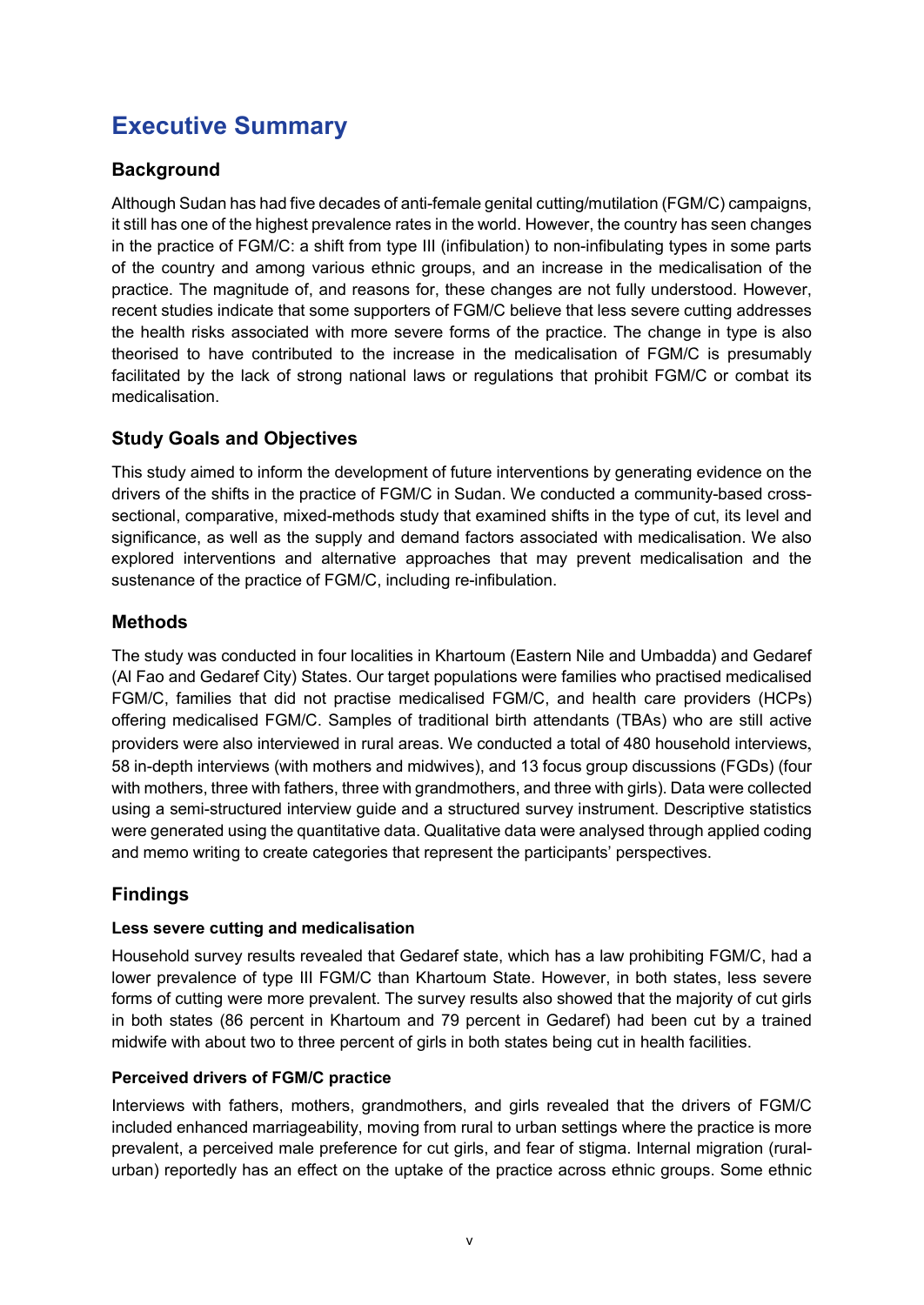groups that do not traditionally practise FGM/C reportedly are taking on the practice after arriving in urban cities because of social pressures to integrate into their new settings. In a few instances, even adult women were reported to have undergone FGM/C.

Interviews with HCPs also revealed that FGM/C laws and oaths taken by health providers were also drivers of abandonment, as well as the secret practice, of FGM/C. Other midwives claimed that the high demand from families for FGM/C, their own tradition and beliefs, and social pressure were drivers for the continuation of the practice despite the oath.

Conversely, participants noted that increased educational attainment and awareness efforts/activities were drivers of abandonment in urban areas. Many participants, however, did not articulate their reasons for abandoning the practice. Further, participants noted that men have a key role to play in the decision-making process with regards to the practice and the type of cut. Men can, reportedly, overrule mothers' decisions to cut girls, and a few were reported to demand cutting prior to marriage and even after the honeymoon. Some of the interviewed fathers indicated their support for the practice from a religious perspective, while some young men expressed their willingness to marry uncut women.

#### **Drivers of the shift in the type of FGM/C**

Participants provided various justifications for the shift to less severe forms of FGM/C. Many did not consider the type I cut to be FGM/C. Both men and women described the type I cut as *Sunna* a practice approved by religion. They also viewed it as a safer form of FGM/C that had no complications. However, some families believed that it was important for them to continue practising type III FGM/C to conform to traditional beliefs and their identity (i.e., a practice related to their place of origin or ethnicity).

#### **Drivers of medicalisation**

According to participants, the increasing use of HCPs to perform the cut was influenced by reference groups, the availability of practising HCPs, and campaigns that highlighted the health risks of FGM/C. Although FGM/C is mostly performed by midwives, many mothers expressed a preference for using doctors to perform FGM/C because of their medical knowledge and an assumed decrease in health risks. Further, some participants noted that medicalisation would increase if female doctors performed FGM/C. The use of midwives was also noted to be a vital driver in the shift to less severe forms of the cut and/or abandonment because of the oath that trained midwives are expected to take. Women in rural and urban areas noted that many midwives refused to perform FGM/C, particularly type III, based on this oath with some believing that type I was not FGM/C. However, due to social pressure, the high demand for FGM/C was noted to persist in some areas despite the refusal of some midwives to perform FGM/C. Midwives also expressed fear of being excluded from performing other functions, such as delivery care, if they refused to perform FGM/C. Interviews with mothers also suggest that some of them are protective of HCPs who perform FGM/C.

#### **Interventions and approaches perceived to be effective in driving FGM/C abandonment and reducing medicalisation**

Participants described interventions and approaches they believed would be effective in driving the abandonment of FGM/C and reducing medicalisation. Some proposed enhancing the role of midwives in campaigns against the practice and focusing on female doctors. Their involvement in medicalisation is perceived to have an impact on the continuation of FGM/C by sustaining the supply side of the practice. To combat FGM/C, and reduce the demand for it, they recommended the involvement of the government and media in promoting FGM/C abandonment, enforcement of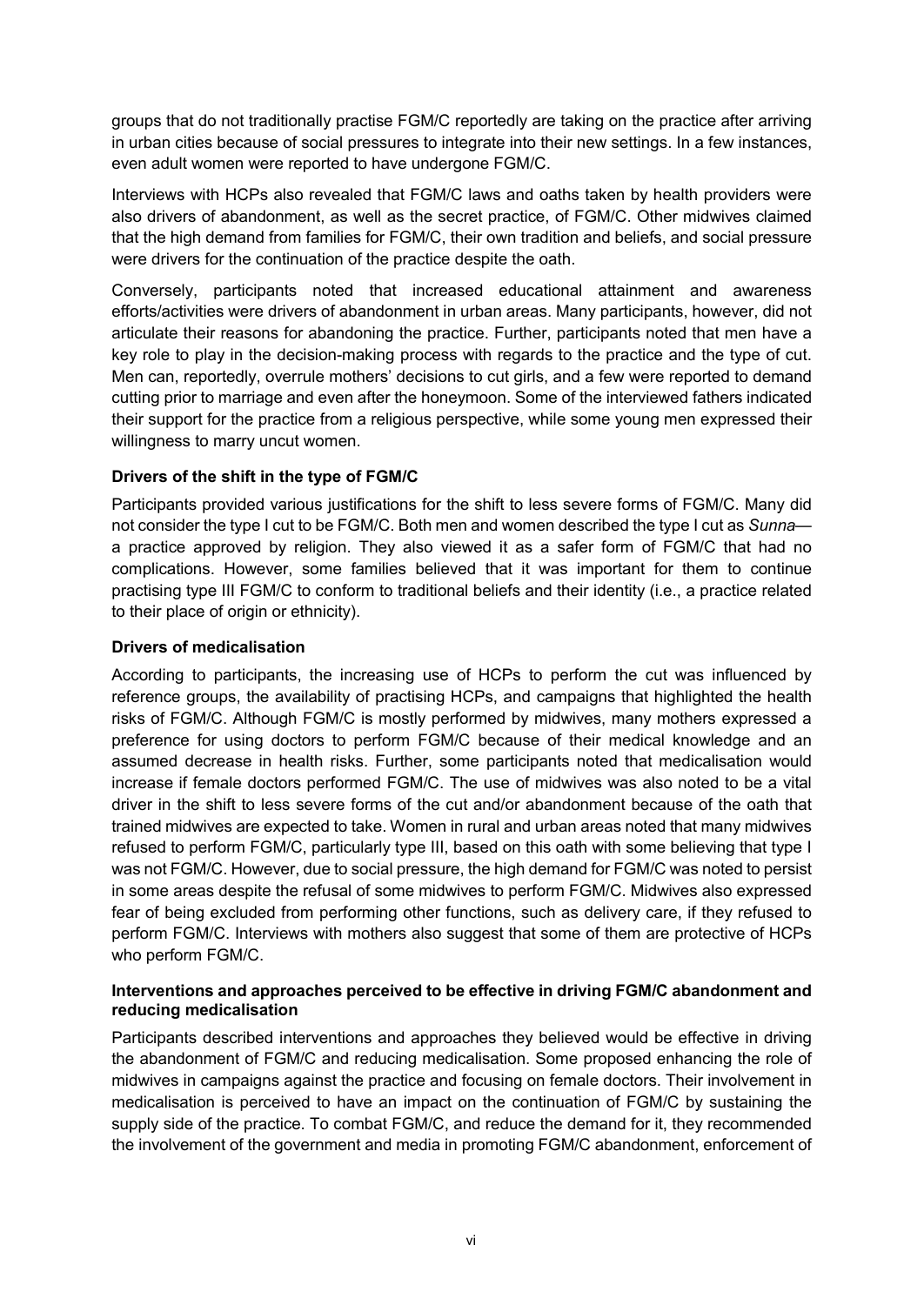laws against those who perform FGM/C, and increased integration of FGM/C awareness programmes in schools.

## **Conclusions**

FGM/C, while still prevalent in Sudan, is undergoing several shifts including changes in the type of cut and increasing medicalisation of the practice. Study findings show that the shift to less severe forms of the cut in some communities is driven in part by social and religious norms coupled with an increased awareness of the health consequences of FGM/C. This awareness also drives the medicalisation of the practice and increases the demand for, and social pressure on, health providers to perform FGM/C. Midwives' refusal to perform FGM/C, particularly type III, is also believed to drive the shift to less severe cutting. Study findings underscore the need for training programmes to increase HCPs awareness of FGM/C and for strong peer support from other health workers to counter the increased demand for medicalisation. Interviews with mothers also suggest that some of them are protective of HCPs who perform FGM/C, which has implications for enforcement of laws targeting providers. Study findings also suggest that while enforcing a punitive law against FGM/C may reduce the practice, this could also drive it underground.

## **Preliminary Implications**

#### **Policy Implications:**

• Continue support for FGM/C abandonment in professional codes of conduct for HCPs.

#### **Programmatic Implications**

- Integrate FGM/C in school curricula and programmes and continue the provision of information of FGM/C in the pre-licence training of paramedical personnel and midwives.
- Effectively target men, particularly younger men, in FGM/C abandonment interventions.
- Enhance the training of medical doctors on FGM/C, particularly female doctors, who may face an increased demand for FGM/C services.
- Continued implementation of programmes that increase community awareness on the hazards of all types of FGM/C, including less severe forms of the cut. These programmes should also address the religious underpinnings of the practice, including perceptions that type I FGM/C, or less severe cuts, are *Sunna.*

#### **Research implications**

- Conduct research among younger men to understand their attitudes towards FGM/C and how they can be effectively reached in FGM/C abandonment programmes.
- Conduct research to identify the positive deviants among providers who have abandoned the practice, their drivers, and the scope of their influence. Whether and how this deviance can be replicated in other contexts should also be investigated.
- Examine how shifts in age of cutting relate to apparent shifts in prevalence in cohorts and interrogate what this means in terms of identifying states with high prevalence for future interventions.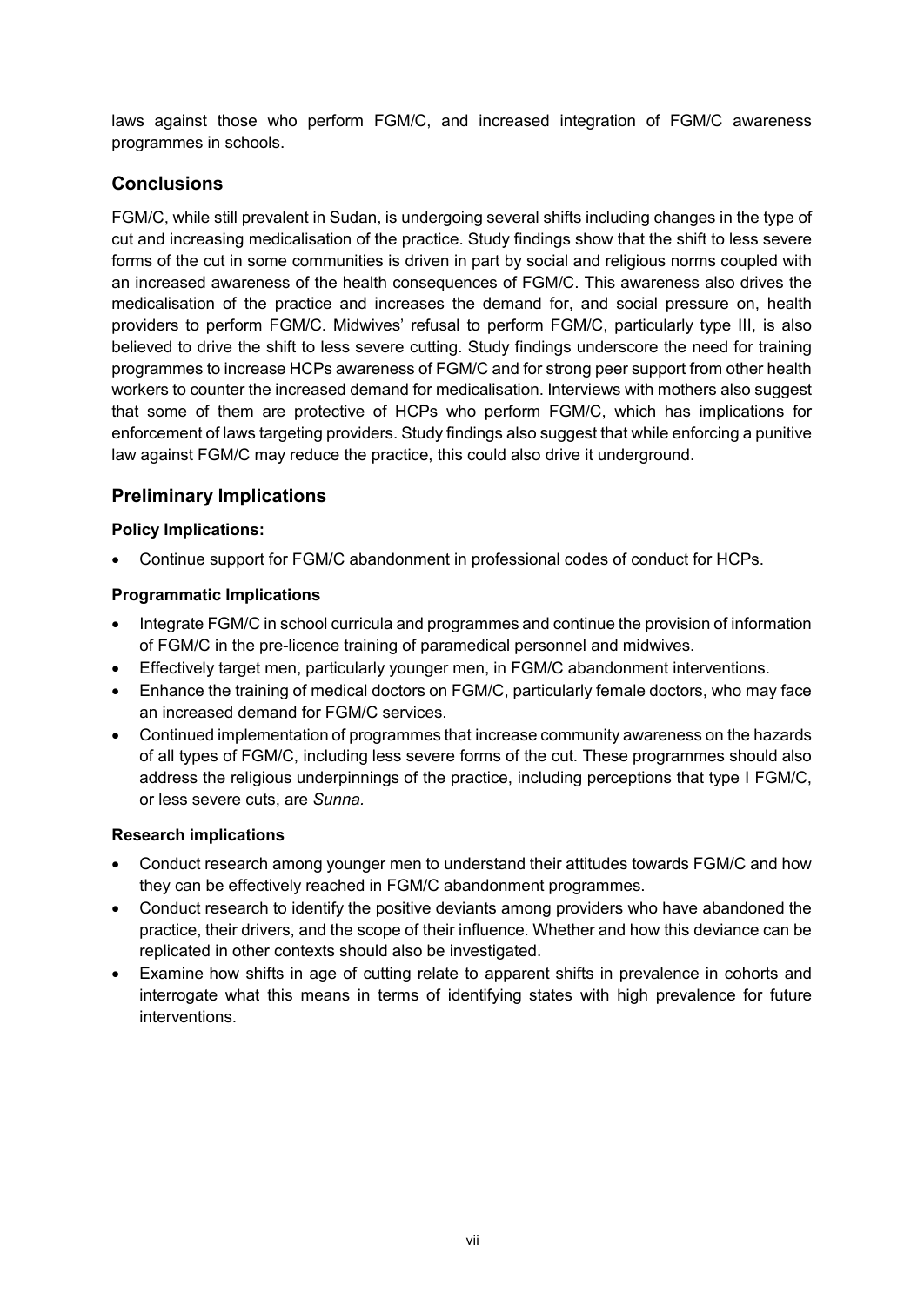# <span id="page-9-0"></span>**Introduction**

## <span id="page-9-1"></span>**Background**

Female genital mutilation/cutting (FGM/C) refers to all "procedures that involve partial or total removal or injury of the female external genitalia whether for cultural or any other non-therapeutic reasons" (WHO, UNICEF & UNFPA, 1997). As of 2016, at least 200 million girls and women, mainly in sub-Saharan Africa and the Arab States, were believed to have been subjected to FGM/C (UNICEF, 2016). In the absence of effective interventions to promote its abandonment, the number of girls cut each year will grow to 6.6 million by 2050 (UNICEF, 2014).

FGM/C is classified into four types (WHO, UNICEF & UNFPA, 1997):

- Type I: Also known as clitoridectomy (or the *Sunna* cut in some settings), consists of partial or total removal of the clitoris and/or its prepuce.
- Type II: Also known as excision, consists of the partial or total removal of the clitoris and labia minora with or without excision of the labia majora.
- Type III: Also known as infibulation (or the *pharaonic* cut in some settings), is the most severe form and consists of narrowing the vaginal orifice with the creation of a covering seal by cutting and positioning the labia minora and/or labia majora, with or without removal of the clitoris. The positioning of the wound edges consists of stitching or holding the cut areas together for a certain period to create the covering seal. A small opening is left for urine and menstrual blood to escape. An infibulation must be opened either through penetrative sexual intercourse or surgery.
- Type IV: Consists of all other procedures to the genitalia of women for non-medical purposes, such as pricking, piercing, incising, scraping, and cauterisation. The World Health Organisation (WHO) includes the practice of introducing substances such as leaves and tree bark into the vagina to reduce lubrication within this category.

The type of procedure performed varies among countries. Globally, in 2005, 90 percent of women older than 15 years who had been cut, indicated having undergone types I (mainly clitoridectomy), II (excision) or IV ("nicking" without flesh removed), and about 10 percent (over 8 million women) had undergone type III, mainly in: Djibouti, Eritrea, Ethiopia, Somalia, and Sudan (Kelly & Hillard, 2005). Similarly, the age of practice differs among and within countries, with most performing FGM/C on young girls between the ages of four and 14 years (UNICEF, 2013). In some communities, FGM/C is practised when a girl is in her teens as a rite of passage from childhood to adulthood (e.g., among the Maasai of eastern Africa), at the time of marriage, or as early as one week old as seen in some ethnic groups in eastern Sudan (Toubia, 1994; UNICEF, 2013).

There are many harmful consequences associated with FGM/C (Berg et al., 2014), which are largely dependent on the type of cut, who performed the procedure, whether sterile instruments are used, and if proper medical care is provided afterwards. In the case of type III FGM/C, additional factors determine the severity of health consequences including the size of the vaginal opening, if surgical thread was used for suturing as opposed to traditional methods such as thorns, and whether the procedure is done repeatedly on the same woman as is common following child birth (re-infibulation) (Abdulcadir et al., 2011). Common immediate complications include local swelling, haemorrhage, pain, urine retention septicaemia, tetanus, gangrene, and infections (Lavazzo, Sardi & Gkegkes, 2013).

Late complications vary depending on the type of FGM/C and may include the formation of keloids, strictures, cysts, hematometra (a medical condition involving collection or retention of blood in the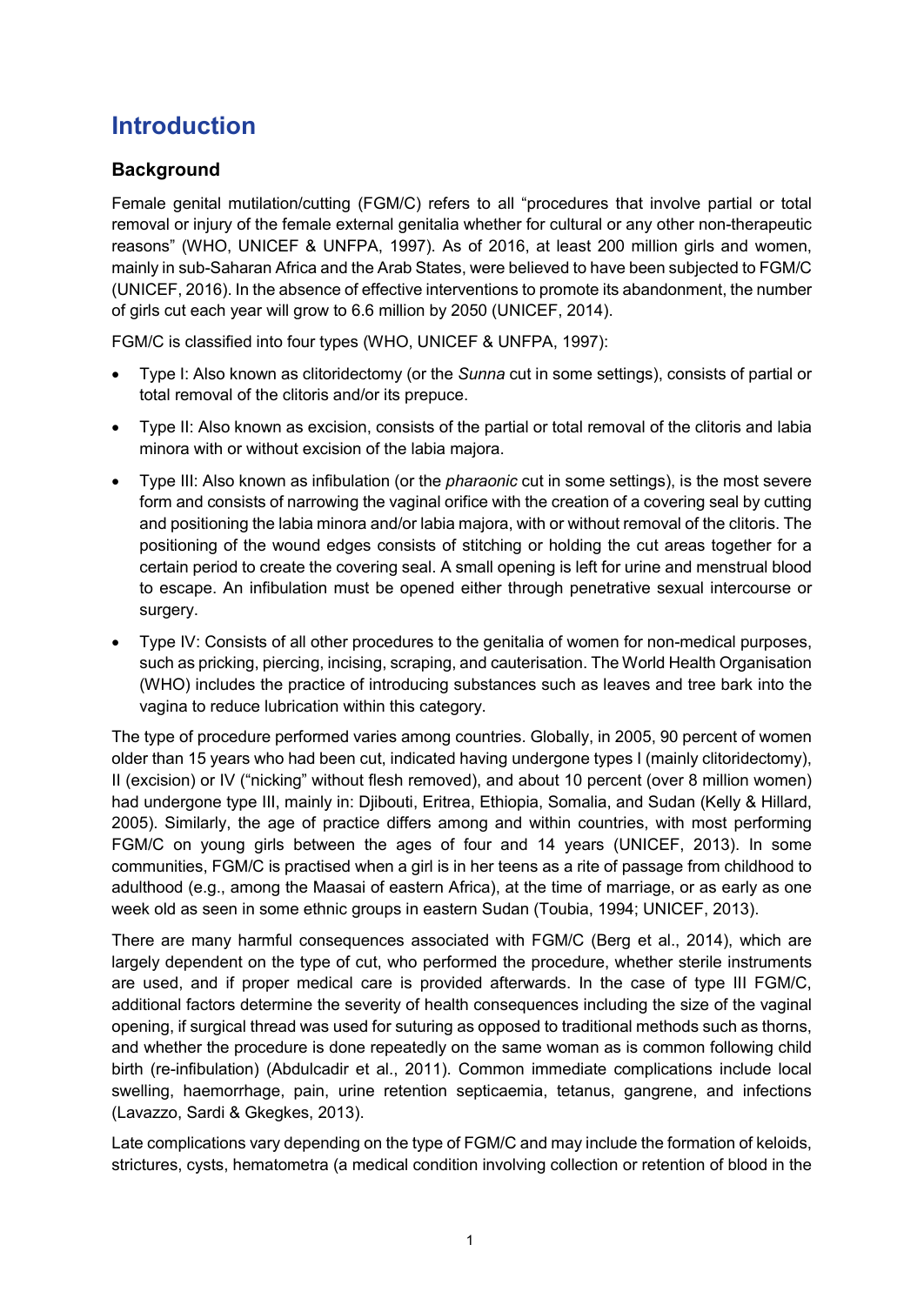uterus that is commonly caused by an imperforate hymen or a transverse vaginal septum), and vesico-vaginal fistulae (Rushwan, 2013). FGM/C may increase a woman's risk of death during pregnancy and labour, particularly for those who have undergone severe forms of the cut since cervical evaluation during labour may be difficult and labour may be prolonged or obstructed. Anxiety, depression, and post-traumatic stress disorder may also develop with time.

A multi-national study conducted in 2006 by the WHO that targeted 28,393 women attending delivery wards at 28 obstetric centres in Burkina Faso, Ghana, Kenya, Nigeria, Senegal, and Sudan estimated that 10-20 babies out of every 1,000 deliveries died because of FGM/C (Banks et al., 2006). Further, neonatal death rates were found to be higher among those whose mothers had undergone FGM/C compared to uncut women. Specifically, deaths were 15 percent higher in mothers with type I, 32 percent higher in those with type II, and 55 percent higher for those with type III cutting. FGM/C was associated with an increased risk of damage to the perineum and postpartum haemorrhage, the need to resuscitate the baby, and stillbirth in cases where prolonged second stage of labour occurred (WHO, 2006).

FGM/C is a deeply rooted practice that is held in place by beliefs around preserving a girl's purity and modesty and controlling women's sexuality. It is usually initiated and carried out by elder female members of the family, who view it as a source of honour. They fear that failing to have their daughters and granddaughters cut will expose them to social stigmatisation and reduce the girls' chances of marriage (UNICEF, 2013). There are several socio-cultural factors associated with the practice (WHO, 2017), which include preparing the girl for adulthood and marriage, protecting the girl's virginity and preventing marital infidelity by reducing her libido, especially in cases with severe types of cutting. FGM/C is also associated with cultural notions that girls are clean and beautiful after the removal of body parts that are considered unclean, unfeminine, or male.

Globally, most girls and women are cut by traditional practitioners, traditional birth attendants (TBAs) and, generally, older members of the community, usually in the women or girls' homes, with or without anaesthesia. This is true for over 80 percent of the girls who have undergo the practice in Benin, Burkina Faso, Côte d'Ivoire, Eritrea, Ethiopia, Guinea, Mali, Niger, Tanzania, and Yemen. In most countries, medical personnel, including doctors, nurses, and certified midwives, are not widely involved in the practice (UNFPA & UNICEF, 2014). When traditional circumcisers are involved, non-sterile cutting devices including knives, razors, or glass may also be used (Odukogbe, Afolabi, Bello, & Adeyanju, 2017).

When FGM/C is performed by a medical professional it is referred to as the "medicalisation" of FGM/C. Globally, it is estimated that more than 18 percent of FGM/C procedures are performed by medical professionals; however, medicalisation rates across countries vary between one percent and 74 percent (Pearce & Bewley, 2014). Although medicalisation may reduce the risk of complications, it does not eliminate them, nor does it change the fact that FGM/C remains a violation of girls' and women's right to life, physical integrity, and health. Further, when FGM/C is performed by a health professional who usually holds a position of power, the practice is reinforced and institutionalised (Serour, 2010).

#### <span id="page-10-0"></span>**Female Genital Mutilation/Cutting in Sudan**

Despite five decades of anti-FGM/C campaigns, with a national FGM/C prevalence of 86.6 percent among women aged 15-49 years, and 31 percent among girls younger than 15 years, Sudan still has one of the highest prevalence rates in the world (Central Bureau of Statistics [CBS] & UNICEF Sudan, 2016). Although the prevalence remains high, there have been several changes in the practice. The first is the shift in the type of cut practised in various parts of the country, and among various social groups from the so-called *pharaonic* (type III) cut to what is often called the *Sunna*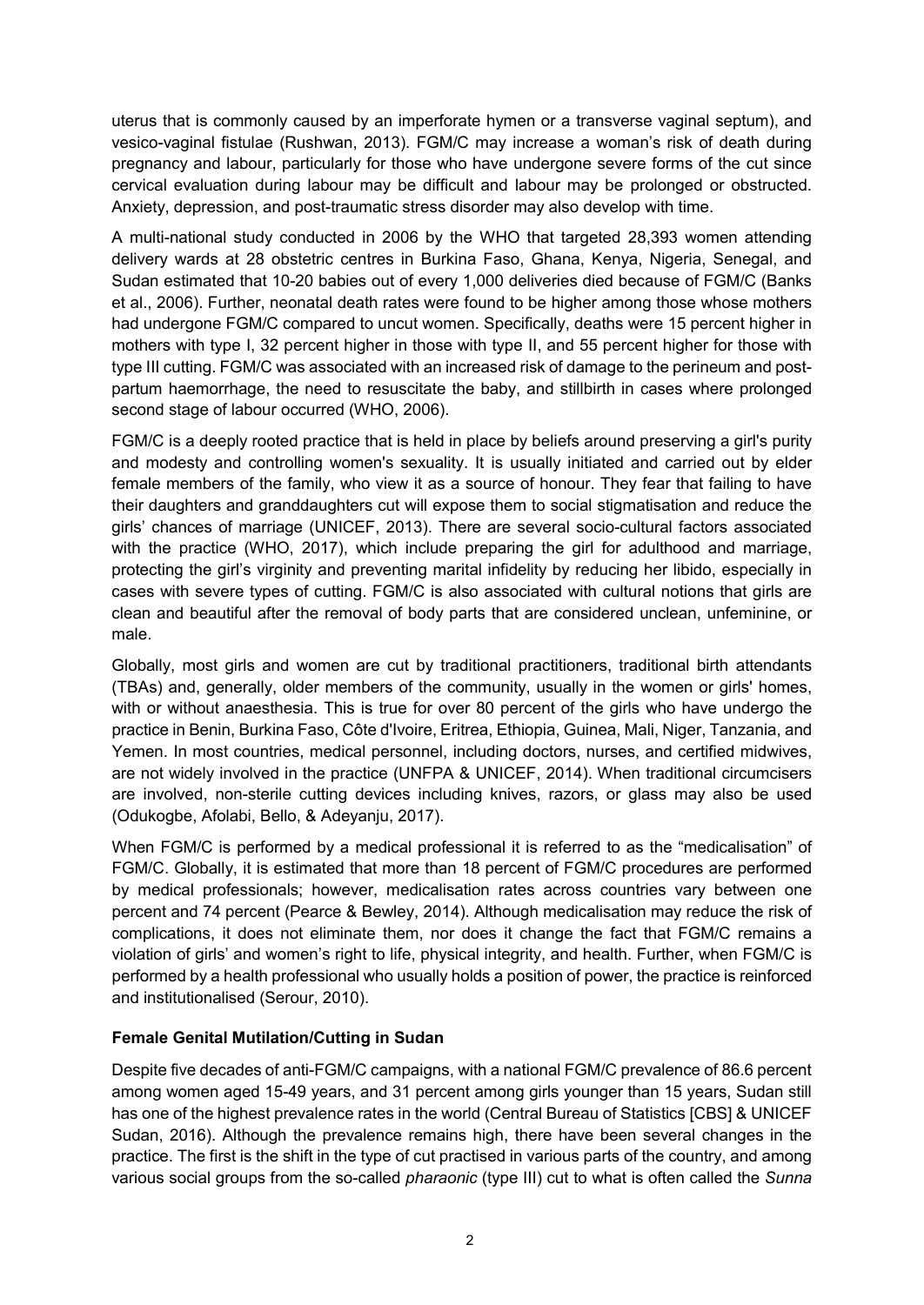(presumably type I) cut (Gamal & Hussein, 2013). The use of the term *Sunna*—words and actions that are attributed to the Prophet Mohammed (PBUH) and that underpin Islamic religious teachings (Gibeau, 1998)—reflects a strong argument that links FGM/C to Islam. Despite efforts directed towards setting a solid religious stance against FGM/C through public declarations made by religious and traditional leaders to delink religion from the practice, it is still widely believed to be a religious obligation in Sudan (UNFPA & UNICEF, 2014). Recent research indicates that, among other factors, the focus of anti-FGM/C campaigns over the last decades on the compelling medical evidence that emphasises the health risks of FGM/C may also have played a key role in driving this change. As a less severe form of cutting, for the supporters of the continuation the FGM/C, *Sunna* cuts are believed to avert the health risks associated with more severe forms of the practice.

Concerns about the health risks may have also contributed to the second shift in the practice—the medicalisation of FGM/C. The 2014 Multiple Indicator Cluster Survey (MICS) found that 58 percent of cut girls aged 10-14 years in Sudan were cut by a trained health care provider (HCP) (CBS & UNICEF Sudan, 2016). The MICS secondary analysis report showed an increase in the medicalisation of the practice where the percentage of women aged 15-49 years cut by a trained midwife increased over time from 69 percent between 1990-1999 to 76 percent in the years 2000- 2014 (UNICEF, 2016). The lack of strong national laws or regulations that prohibit the practice, or combat its medicalisation, may limit the success of abandonment programmes (Toubia, 1994).

The third shift is the change in the age of cutting. Secondary analysis of the 2014 MICS showed a 50 percent increase in the proportion of girls cut at age ten years and older between 1980-1989 and 2000-2014 (10.1 percent in 1980-1989 compared to 23.1 percent in 2000-2014) (UNICEF, 2016). Further, a significant decrease in the proportion of girls cut when they were four years or younger was reported in the two periods (13.2 percent in 1980-1989 and 4.7 percent in 2000- 2014).

Outreach groups have been trying to eradicate the practice for 50 years, working with nongovernmental organisations (NGOs), religious groups, the government, the media, and medical practitioners. Community-based initiatives to combat FGM/C started in the 1970s in Sudan and evolved to more focused campaigns using social norms change and social marketing to address beliefs and norms sustaining the practice. These include the Saleema campaign, which started in 2008 to help in marketing the value of the uncut girl, and the Mercy and Compassion (*Almawada wa Al-Rahma*) campaign established by the National Council for Child Welfare (NCCW) and UNFPA Sudan office building on existing religious conventions of mercy and compassion in family relationships, including parental ones towards young girls. In 2013, the Sudan Free from FGC Programme was initiated by the NCCW with support from the UK Department for International Development (DFID) and three UN partners (UNICEF, UNFPA, and WHO). The programme's goal is a Sudan free from FGM/C in a generation.

Currently there is no national law banning FGM/C, although legal restrictions have been implemented at times in Sudan's history. In 1946 Sudan was the first country to ban FGM/C, but this was revoked in the 1980s. Type III was prohibited under the 1925 Penal Code, with less severe forms allowed. Between 2008–2010 several movements to enhance the legal environment resulted in the enactment of four state-level laws banning FGM/C (UNICEF, 2013; PRB 2013). Further, in September 2016, an amendment to the Criminal Act (1991) was approved by the Council of Ministers to criminalise FGM/C but is still pending endorsement by parliament (28 Too Many, 2018). There is no evidence of reported arrests or legal cases in the four states with laws against FGM/C (28 Too Many, 2018).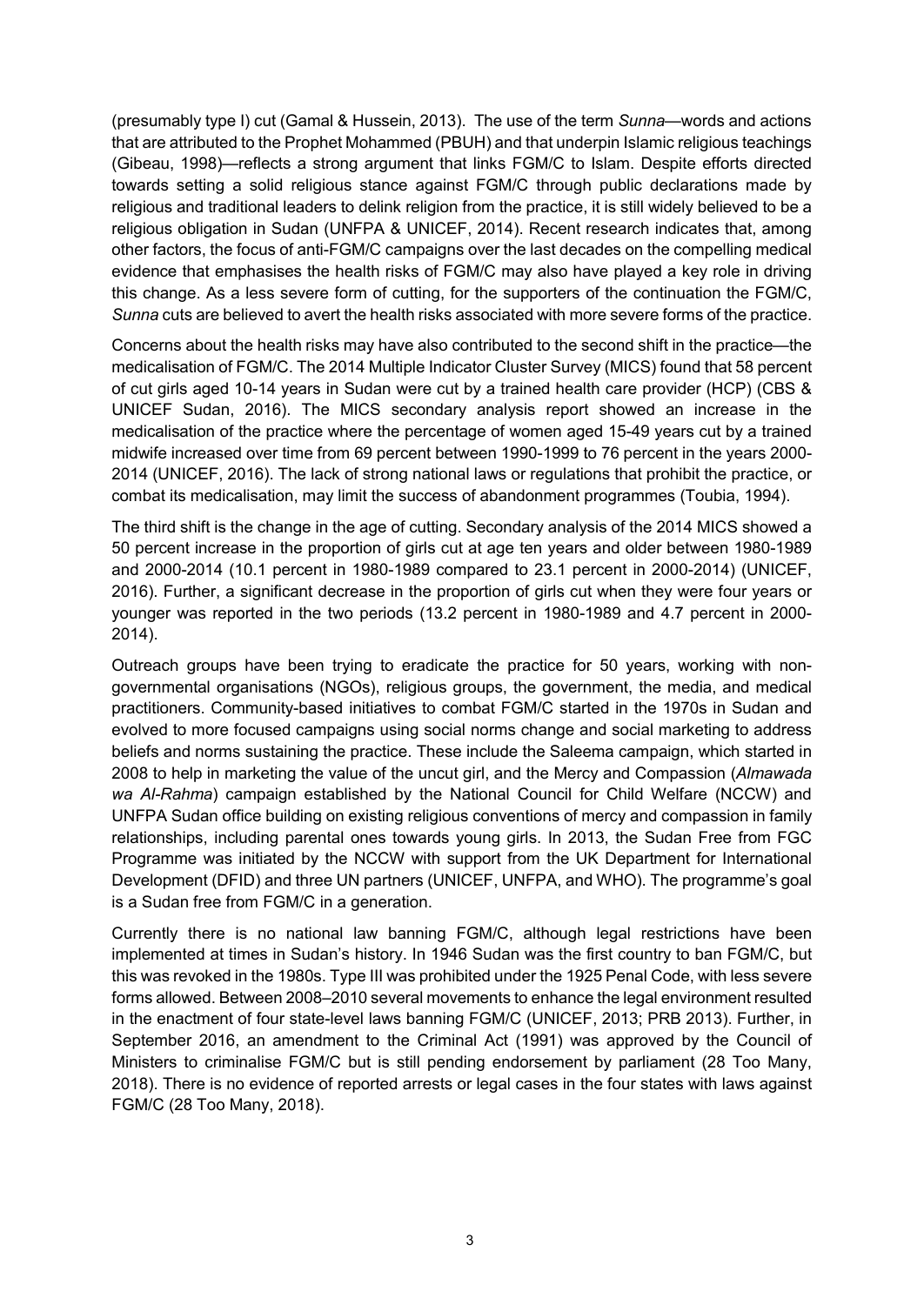#### <span id="page-12-0"></span>**The Sudanese Health System**

Sudan is a country that is unique and complex in its climate, politics, environment, languages, cultures, religion, and ethnicities, and has suffered from several challenges over the years including conflict and social, economic, and political instabilities. The overall health indicators in Sudan are comparable to sub-Saharan Africa averages. However, overall averages mask significant urban-rural and regional disparities, related to conflict, displacement, and chronic poverty. For example, the average skilled birth attendance stands at 23 percent; but is 40 percent in urban areas and approximately 17 percent in rural areas (UNFPA, 2014).

Health care services are provided through the public and private sectors and institutions allied to health. Services are then categorised into primary, secondary, and tertiary care. The Sudanese government has instituted different programmes to address the unequal distribution of health care services. These programmes include the training of midwives to address the unequal distribution of health workers. The Roadmap for Reducing Maternal and Child Mortality in Sudan (2010-2015) identified midwives as key actors in combating FGM/C. In 2015, the Federal Ministry of Health introduced a module on FGM/C and its management. Among the five categories of health providers trained on midwifery, or midwifery-related services, are village midwives (VMWs), who undertake a 1-year certified programme and provide hands-on care at community and health unit level. A study by UNFPA in 2011, on effective deployment and performance of graduate VMWs, indicated that the reduction in FGM/C prevalence could be attributed to a newly introduced oath for not practising FGM/C for VMWs, the expansion in their training and their distribution. The study noted, however, that VMWs often face cultural, economic, and religious barriers to providing anti-FGM/C messages or counselling. They often feel trapped by their economic constraints, perceptions that FGM/C is an important part of the culture, and their knowledge of the harm the practice poses to girls' and women's wellbeing (UNFPA, 2011). Thus, while the oath was intended to change social norms among health professionals, the norms among the professionals may come into conflict with the personal social norms of the midwives and their sense of duty or loyalty to their patients, who still request for, and value, FGM/C.

# <span id="page-12-1"></span>**Study Aims and Objectives**

The magnitude of the shifts in the practice of FGM/C and its drivers are not fully understood as existing large-scale surveys do not provide data on the prevalence of FGM/C by clinically affirmed type but by self-reports. For example, the 2014 MICS introduced two sets of questions that asked women if any flesh was removed or any part sewn. However, these questions do not help distinguish between the three types of the cut since in all three types cutting and sewing may be done. Conducting a community study that interrogates the shifts in the practice of FGM/C, the drivers of these shifts, and their inter-linkages is fundamental for improving our understanding of the current situation in the country, and for informing and strengthening abandonment interventions. This study therefore sought to:

- Investigate shifts in the type and age of cutting and medicalisation in different contexts and social groups in two states in Sudan;
- Understand the drivers and factors associated with the shift in type, medicalisation, and age of cutting; and
- Explore interventions and alternative approaches that may prevent medicalisation and promote abandonment.

The primary research questions that we sought to answer were:

• At what age are girls cut and is there a shift in the age at cutting?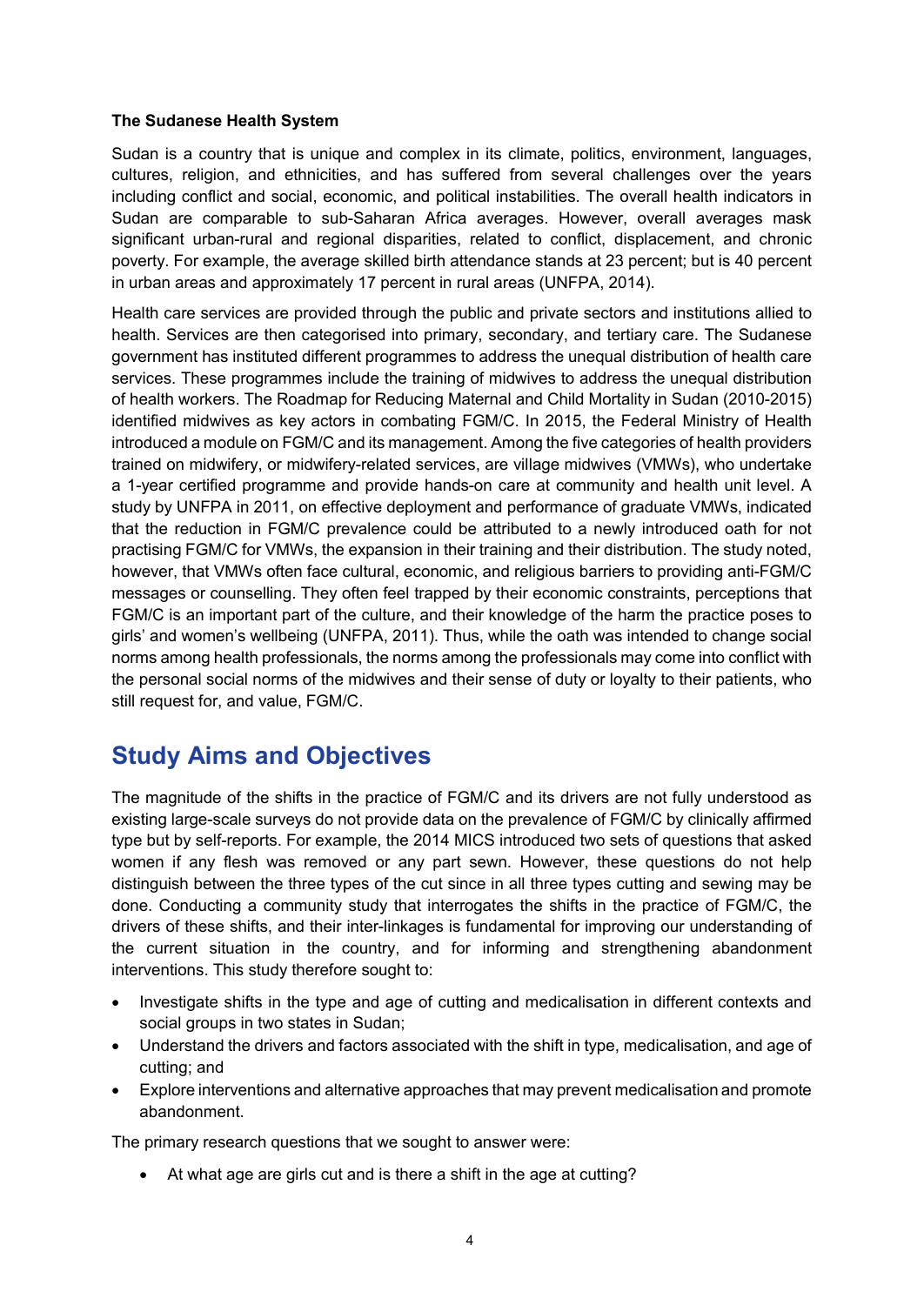- What type of FGM/C do girls undergo and is there a shift in the type?
- What is the association between parental education, socio-economic, religion, and social pressure and the type of FGM/C and medicalisation?
- What are the main drivers and factors driving shifts in the type of FGM/C and medicalisation?
- What are the attitudes of families towards performing less severe cutting or not cutting at all?
- What are the attitudes of different health providers towards performing less severe cutting or not cutting at all?
- What interventions and different approaches do families and health providers think can influence their choices and practice of medicalisation?

# <span id="page-13-0"></span>**Theoretical Framework**

Family honour and social expectations play a powerful role in perpetuating FGM/C, making it extremely difficult for individual families, as well as individual girls and women, to stop the practice on their own. Even when parents recognise that FGM/C can cause serious harm, the practice persists because they do it from a stance of love and protection for their daughter, and for fear of moral judgments and social sanctions should they decide to break with society's expectations (Cook, Dickens, & Fathalla, 2002). Therefore, FGM/C is not only a social convention, it is also a social norm-a rule of behaviour that members of a community are expected to follow, and are motivated to follow, through a set of rewards, such as higher chances of marriageability, and negative sanctions, such as social exclusion and stigmatisation (UNICEF & European Union, 2010). Adhering to a community's social norms is therefore important, not only to maintain an individual's acceptance and social status in the community, but also to preserve the status of the individual's family.

The reasons for the practice in Sudan do not differ from those in neighbouring countries, and include religious reasons, increasing girls' marriageability, and protecting their virginity. FGM/C is also believed to give the husband greater sexual pleasure, thus giving the woman more power to sexually manipulate the man for material benefits (Bedri, 2013). On the other hand, FGM/C is thought to control women's sexuality and reduce the female libido, thus saving her chastity, ensuring that she is not sexually demanding nor likely to commit adultery. Female's cleanliness, femininity, and beauty are also believed to be enhanced by FGM/C as it involves the removal of the clitoris, which is perceived to be "masculine", or in the case of infibulation, enhances the smoothness of the genitals, which are considered to be beautiful.

Different theoretical lenses can help to explain the complex relationships between the different motives behind the practice of FGM/C. Because of the social structure of Sudanese communities and the position of HCPs, particularly midwives, who are the main providers of medicalised FGM/C, we drew on the social norm theory as a theoretical framework to examine the drivers of FGM/C among both family members and HCPs.

The main factors that are known to accelerate a community's readiness to abandon or discontinue the practice are: understanding its health consequences, conviction that FGM/C is not a religious requirement, existence of an operationalised law to criminalise the practice (unless it drives the practice underground), and living in a community that rejects or does not practise FGM/C. These factors may operate at various levels independently or at the same time but interdependently (i.e., more than one factor working together) to influence the decision to practise among the different actors, including HCPs. Having said that, it is essential to consider the role of the social network and the community to which the individual and the family belongs, as their opinion, perception, and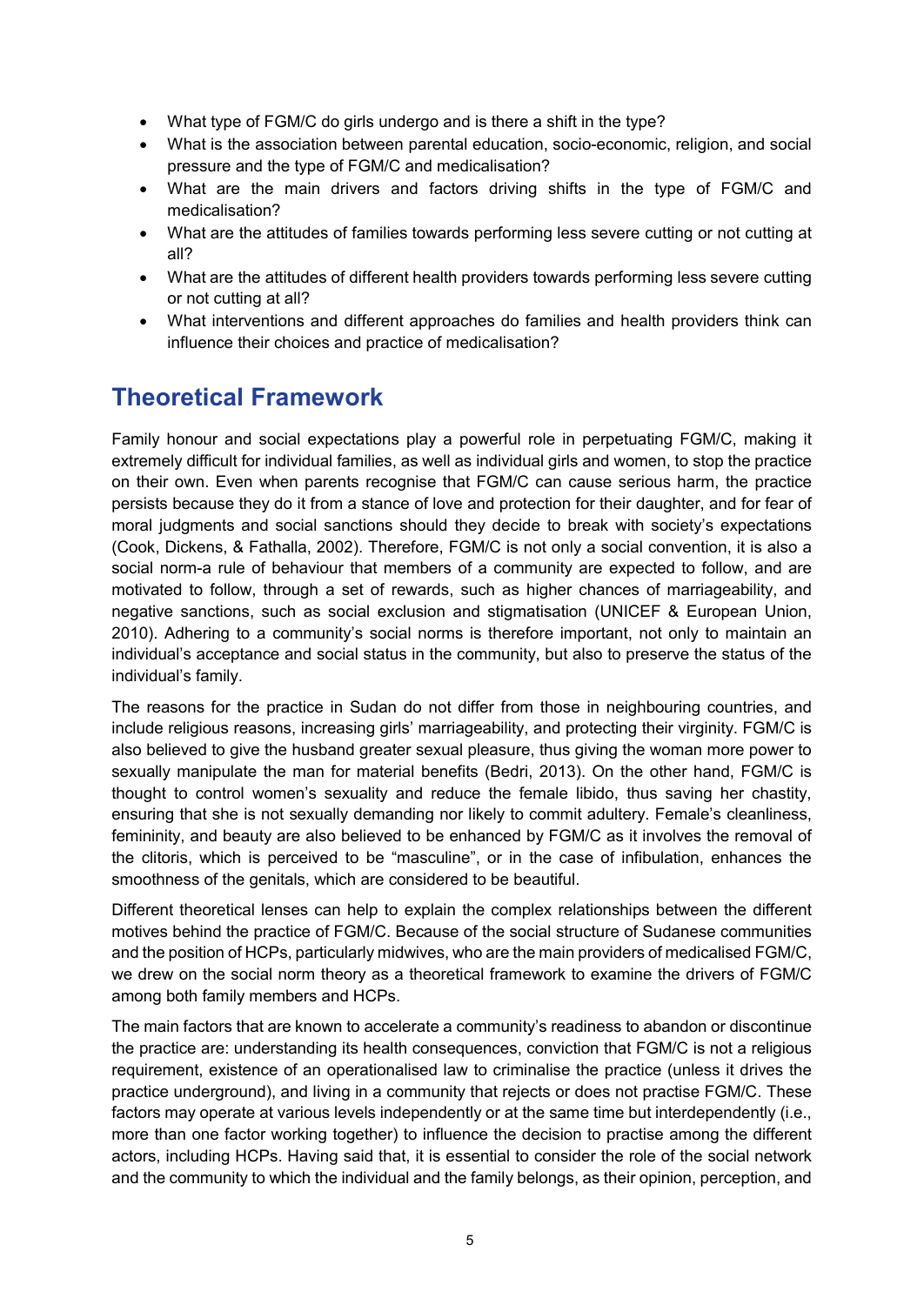practices may very well override individuals' intentions. As such, being part of a community that supports and rewards the practice will challenge any individual abandonment attempts, even if one de-links FGM/C from religion, understands the health risks, and an operational law exists. Thus, HCPs who are against the practice may need to be assured that enough of their peers (other HCPs) hold similar sentiments before they can publicly express their desire not to perform FGM/C. Having relatively few HCPs in a practising community where there is high demand may also challenge HCPs' position not to perform (supply) FGM/C because of the potential loss of income, or concerns that the community may turn to unskilled providers. Figure 1 below summarizes the factors that influence social change in the practice of FGM/C.



**Figure 1. Factors that influence social change in the practice of FGM/C**

We applied social norms theory by examining:

- Individual family members' and HCPs' personal attitudes towards FGM/C and trends in the type of cutting;
- Individual family members' and HCPs' perceptions about FGM/C and trends in the type of cutting;
- Families' and HCPs' social expectations (who and what others in reference group do, prefer to do, and expect them to do);
- Whether families and HCPs think others are practicing medicalisation, and how many are seeking HCPs or are other HCPs cutting (empirical experience); and
- Individual family members' and HCPs' perceptions about why people would want to use a HCP, whether they approve of HCPs performing FGM/C, and whether HCPs counsel families not to cut their daughters (normative experience).

We posit that the medicalisation of FGM/C creates implicit approval of the practice, which may sustain it and its performance by non-HCPs. Medicalisation may also lead to a total shift rather than abandonment. Further, we posit that the shift in the type of FGM/C and medicalisation are driven by support for the continuation by families (demand) and HCPs (supply). Due to the social gains and positive social sanctions expected by HCPs for their service, HCPs continue to provide these services. Families are also thought to be motivated by social, moral, religious, and legal norms.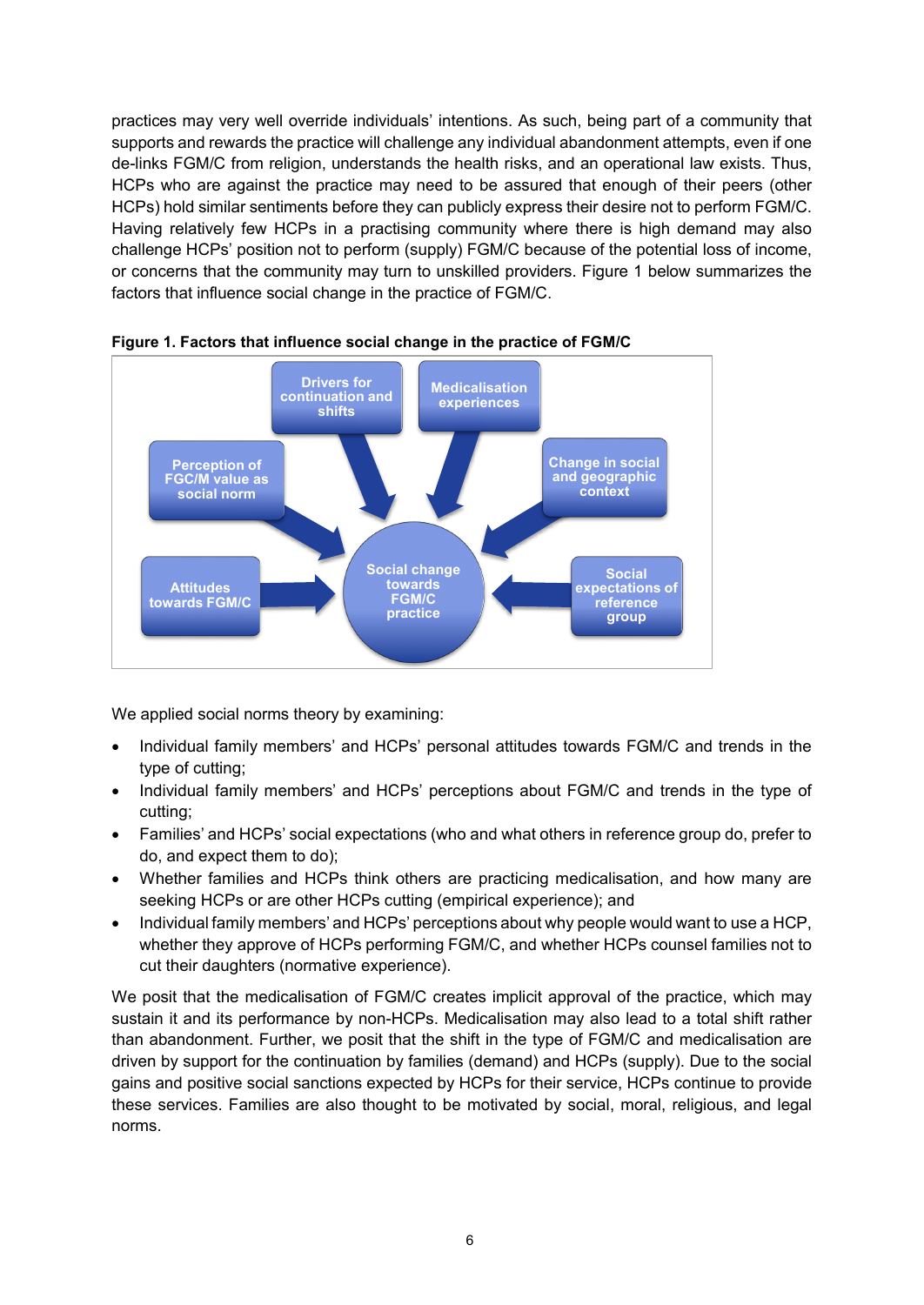# <span id="page-15-0"></span>**Methods**

# <span id="page-15-1"></span>**Study Design**

We conducted a community-based, cross-sectional, comparative, mixed-methods (qualitative indepth interviews [IDIs] and focus group discussions [FGDs] and quantitative household surveys) study that examined shifts in the type of cut, its level and significance, as well as the supply and demand aspects of medicalisation. We also explored interventions and alternative approaches that may prevent medicalisation and sustenance of FGM/C practice, including re-infibulation.

## **Study Sites**

This study was conducted in Khartoum and Gedaref. These two states were selected because of their variable medicalisation rates identified in the 2010 Sudan Household Health Survey (SHHS). Khartoum State had a higher medicalisation rate in 2010, with 1.2 percent of FGM/C performed by doctors, 56 percent by nurses or midwives, and 42 percent by traditional midwives, compared to zero percent by doctors, 28 percent by nurses or midwives, and 67 percent by traditional midwives in Gedaref State. Results of the 2014 MICS showed an increase in the utilisation of trained midwives with 89.1 percent and 41.6 percent of girls and women in Khartoum and Gedaref, respectively, cut by these providers.

Khartoum State was also selected for its diverse population, which represents almost all ethnic groups in Sudan, and the presence of several actors working to combat FGM/C. Despite having lower percentages of medicalisation, Gedaref State also has a diverse population and a variety of initiatives aimed at combating FGM/C. Both states have midwifery schools, several medical schools between them, and each has an Academy of Health Sciences. In addition, midwives practising in both states are required to take an oath not to practise FGM/C. The study was conducted in four localities, two in Khartoum (Eastern Nile and Umbadda) and two in Gedaref (Al Fao and Gedaref City) States.

## <span id="page-15-2"></span>**Study Population**

Our target populations were families who practised medicalised FGM/C, families that did not practise medicalised FGM/C, HCPs offering medicalised FGM/C, and TBAs (TBAs are not trained midwives but still perform FGM/C and people do seek their advice). To gain a comprehensive understanding of the perceptions and experiences of different family members, within each family, we separately interviewed the mother, father, an older sibling, the girl herself (if older than 18), and grandmother (if available).

The families for the qualitative interviews were identified from the household survey database. To be eligible, families had to have two daughters who had been cut, with a minimum five-years age difference and the youngest being below ten years of age. In Khartoum, where too few families were identified through the database, additional families were recruited through snowball sampling with the help of key informants from partner organizations (universities, NGOs, women's groups formed by the Gender and Reproductive Health and Rights Resource and Advocacy Center (GRACe), and community-based organisations working on FGM/C).

# <span id="page-15-3"></span>**Sample Size and Sampling**

For the household survey, probability sampling was used as we were seeking families with at least two cut girls who are at least five years apart in age, with the youngest being below ten years of age. The respondents were mothers or grandmothers of the girls. A minimum sample size of 230 households per state was considered adequate (Cochrane, 1977). Households were selected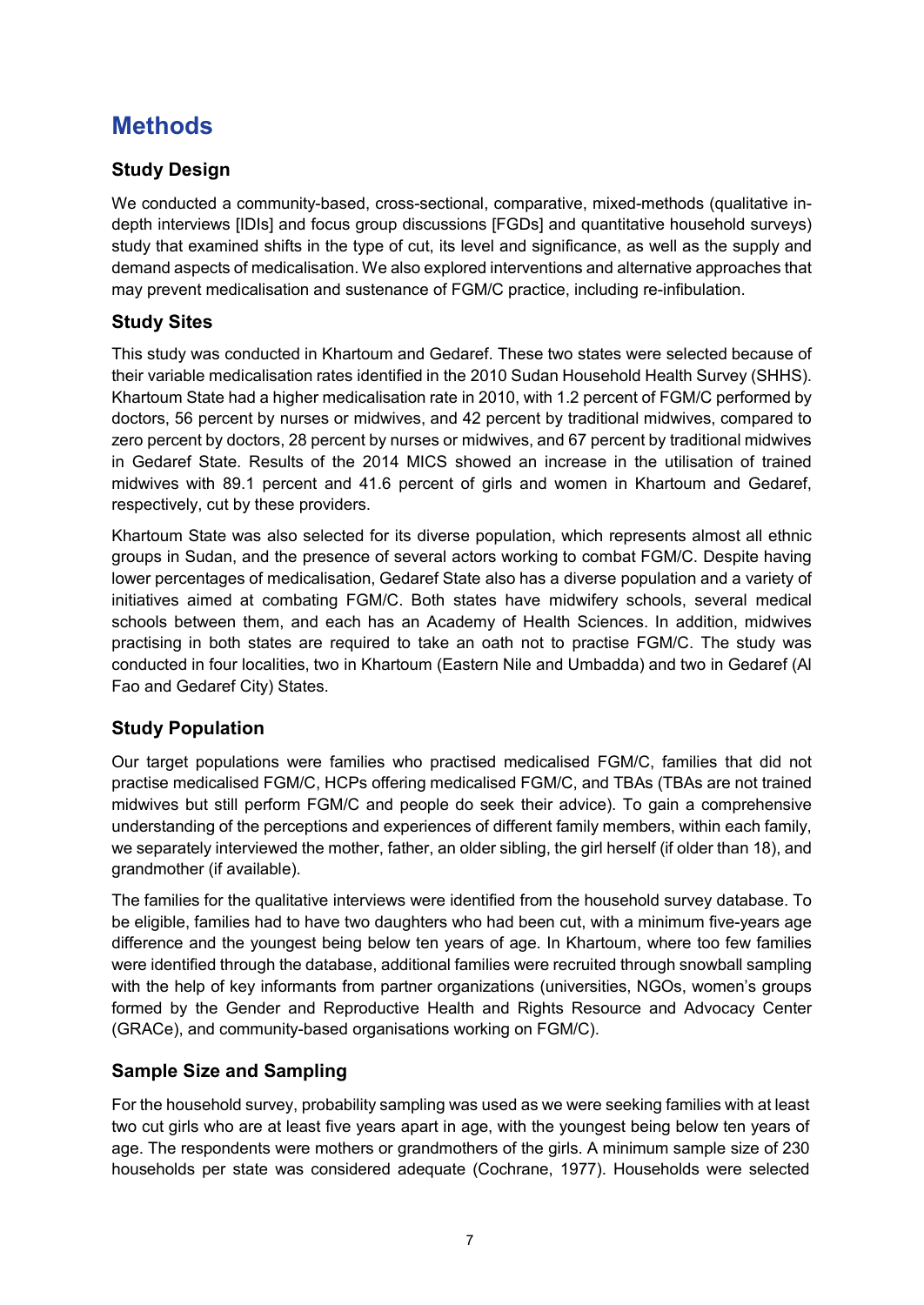using a stratified, two-stage sampling design. In the first stage, we selected a sample of clusters (localities, administrative units, popular administrative units), one urban and one rural from each state, from units identified by the DFID-supported Sudan Free from FGC Programme. In the second stage, we systematically selected, with equal probability, 60 households from each selected cluster by selecting every third household. Sampling for the qualitative interviews was carried out until data saturation or information redundancy was achieved.

## <span id="page-16-0"></span>**Data Collection Procedures**

The household survey was conducted in November and December 2016 to identify families with at least two cut girls. Those that demonstrated a shift in the type of cut were recruited for the study. The survey's respondents were the mothers or grandmothers of the girls from 240 households in each state.

Qualitative data were collected between January and March 2017. In Khartoum State, the data collection was done in collaboration with the heads of the health sectors in the localities and the local committees in the targeted/selected communities. The local committees supported the research team by identifying key informants from the communities, selecting suitable communities for data collection based on criteria outlined by the research team, and bringing together families for the FGDs and IDIs.

In Gedaref, the data collection was done in collaboration with the State Council for Child Welfare (SCCW), a governmental institute. The SCCW served as an entry point and assisted the research team in getting the requisite permission from official state authorities to start data collection, contacting the local community leaders in targeted communities, and supporting data collection by providing two trained data collectors for the FGDs.

A total of 27 IDIs (15 with mothers and 12 with midwives), and five FGDs (2 with mothers, 1 with fathers, 1 with grandmothers, and 1 with girls older than 18 years) were conducted in Khartoum State. A total of 31 IDIs (18 with mothers and 13 with midwives), and eight FGDs (2 with mothers, 2 with fathers, 2 with grandmothers, and 2 with girls older than 18 years) were conducted in Gedaref State. Each FGD comprised 8-12 participants. In one locality in Khartoum State (Umbadda), we were unable to conduct FGDs with daughters and grandmothers because of the few number of participants available.

Focus group discussions were held in venues selected in consultation with the participants. Participants sat in circles to facilitate discussion. The interviews and discussions lasted about one to two hours and were audio-recorded. Discussions and interviews were guided by semi-structured interviews guides and conducted in Arabic. The questions were mainly about the age of the cut, shift in the type of FGM/C, and the performer.

## <span id="page-16-1"></span>**Data Analysis**

Household survey data were analysed using Statistical Package for the Social Sciences (SPSS) 20.0. Simple descriptive statistics and cross-tabulation were computed to identify cases where a shift in the type of cutting or performer of the cutting existed and the patterns of change. Variables analysed were the age at cutting, type of cut, performer, and place where FGM/C was carried out. Results are presented in tables.

Audio files from the IDIs and FGDs were transcribed in Arabic taking into account non-verbal cues. To obtain reliability and trustworthiness, each audio file was transcribed by two transcriptionists working independently. The final transcripts were then read to identify key codes and themes using content analysis. Key codes, themes, and quotations were translated into English. Exemplar quotes that were drawn from the interviews and FGDs were used to illustrate significant findings.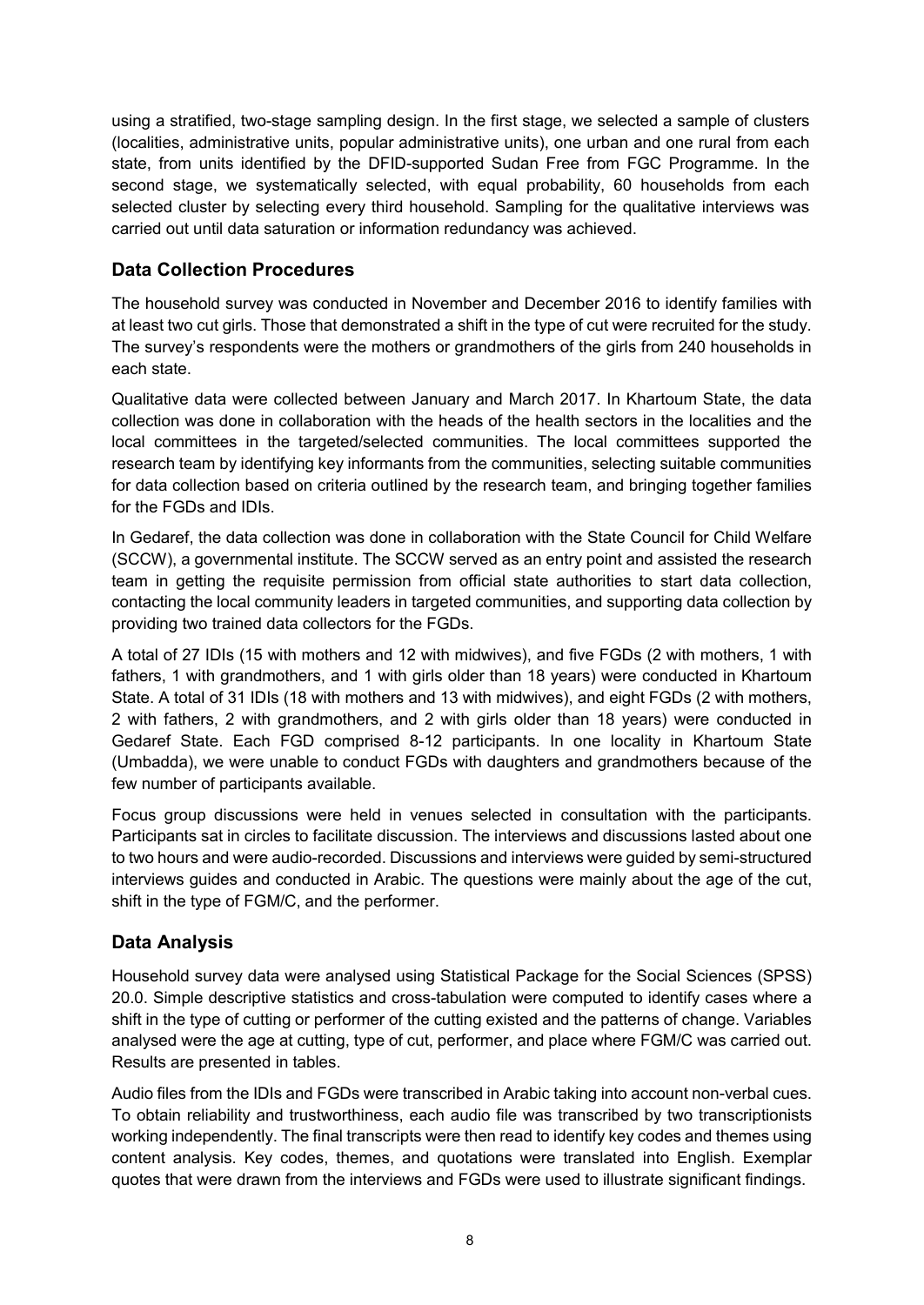## <span id="page-17-0"></span>**Ethical Considerations**

Ethical approval for the study was granted by the Population Council's Institutional Review Board and the Ahfad University for Women's Research Committee. Informed consent was obtained from participants prior to the interviews and hard copies of the consent forms were stored in a secure location only accessible to the research team. All audio recordings and transcripts were stored on password-protected computers and audio recordings were deleted after their contents had been fully transcribed and analysed. Data were fully anonymised.

# <span id="page-17-1"></span>**Results**

#### <span id="page-17-2"></span>**Household Survey Results**

This section summarises the results from the household survey. Key findings are summarised in Table 1. A total of 480 households participated in the surveys. These households had a total of 513 and 569 females in Khartoum and Gedaref States, respectively. Adolescent girls and young women aged 11 to 25 years comprised 45 percent of all females, while girls aged five to ten years comprised about one-third of all females.

Fifty-six percent of women had undergone FGM/C. Of all women who reported that they had undergone FGM/C, 56 percent had undergone the *Sunna* cut. In Khartoum State, 50 percent of the females who had undergone FGM/C were cut between the ages of one and six years, while in Gedaref State, 69 percent were cut at the same age. The majority of women in Khartoum (86 percent) and Gedaref (79 percent) States were cut by a trained midwife. Five percent of women in Gedaref were cut by a health visitor (a graduate of a two-year program after nurse-midwife certification, who primarily provides antenatal care and family planning at the facility level). In Khartoum State, 76 percent of females were cut in their family homes, 12 percent at the providers' house, and two percent in a health facility (clinicalisation). Similarly, in Gedaref State, two percent were cut in a health facility, six percent in the performer's house, while most females (68 percent) were cut at the family home.

|                                        | Khartoum |      | Gedaref |               | <b>Total</b> |               |
|----------------------------------------|----------|------|---------|---------------|--------------|---------------|
|                                        | N        | $\%$ | N       | $\frac{0}{0}$ | N            | $\frac{0}{0}$ |
| Number of households                   | 240      |      | 240     |               | 480          |               |
| Number of females (excluding mothers)  | 513      | 70%  | 569     | 80%           | 1,082        | 75%           |
| % calculated from total number females |          |      |         |               |              |               |
|                                        |          |      |         |               |              |               |
| Age (%)                                |          |      |         |               |              |               |
| <5 years                               | 47       | 9%   |         |               | 47           | 4%            |
| 5-10 years                             | 139      | 27%  | 205     | 36%           | 344          | 31%           |
| 11-25 years                            | 231      | 45%  | 267     | 47%           | 498          | 46%           |
| 26-40 years                            | 46       | 9%   | 84      | 15%           | 130          | 12%           |
| >41 years                              | 27       | 5%   | 3       | 1%            | 30           | 3%            |
| Don't know                             | 23       | 4%   | 10      | 2%            | 33           | 3%            |
|                                        |          |      |         |               |              |               |
| FGM status (%)                         |          |      |         |               |              |               |
| Cut                                    | 288      | 56%  | 315     | 55%           | 603          | 56%           |
| Uncut                                  | 225      | 44%  | 254     | 45%           | 479          | 44%           |

#### **Table 1. Descriptive characteristics of females who had undergone FGM/C in Khartoum and Gedaref States**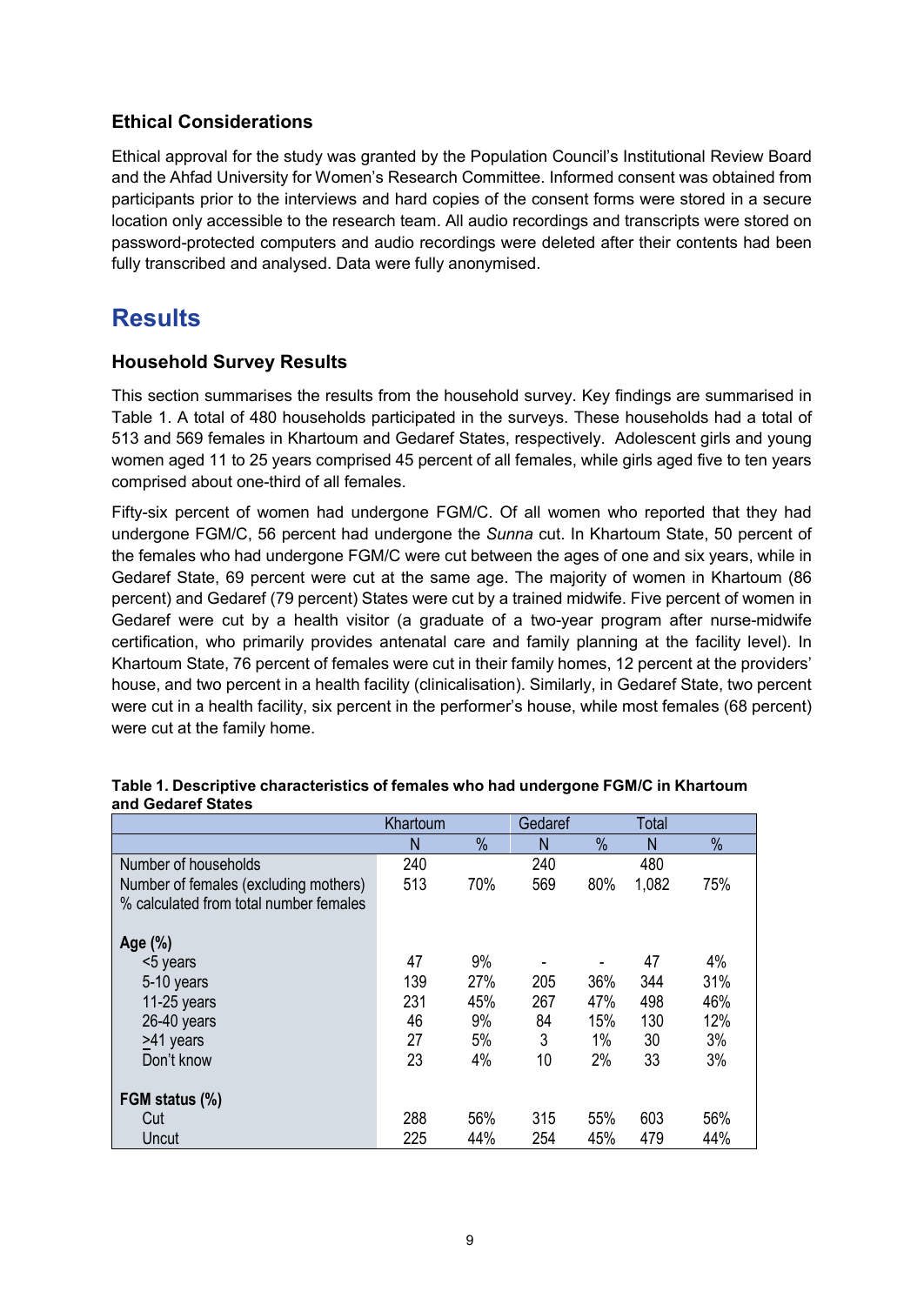|                                      | Khartoum       |       | Gedaref        |               | Total |               |
|--------------------------------------|----------------|-------|----------------|---------------|-------|---------------|
|                                      | N              | $\%$  | N              | $\frac{0}{0}$ | N     | $\frac{0}{0}$ |
| Age at cutting*                      |                |       |                |               |       |               |
| 1-3 years                            | 45             | 16%   | 132            | 42%           | 177   | 30%           |
| 4-6 years                            | 99             | 34%   | 84             | 27%           | 183   | 31%           |
| 7-9 years                            | 69             | 24%   | 66             | 21%           | 135   | 22%           |
| 10-12 years                          | 39             | 16%   | 17             | 5%            | 56    | 9%            |
| Don't know                           | 36             | 10%   | 16             | 5%            | 52    | 8%            |
| Type of cut*                         |                |       |                |               |       |               |
| Sunna                                | 169            | 59%   | 167            | 53%           | 336   | 56%           |
| Pharaonic (Type III)                 | 91             | 32%   | 74             | 23%           | 165   | 27%           |
| <b>Others</b>                        | $\overline{7}$ | 2%    | 27             | 9%            | 34    | 6%            |
| Don't know                           | 21             | 7%    | 47             | 15%           | 68    | 11%           |
| Person performing the cut*           |                |       |                |               |       |               |
| Doctor                               | 5              | 1.7%  | 1              | 0.7%          | 6     | $1\%$         |
| <b>Nurse</b>                         | $\overline{2}$ | 1%    | 4              | 1.3%          | 6     | $1\%$         |
| <b>Trained midwife</b>               | 248            | 86%   | 249            | 79%           | 497   | 82%           |
| <b>Health Visitor</b>                | 1              | 0.03% | 17             | 5%            | 18    | 3%            |
| Others (Traditional birth attendant) | 9              | 3%    | 44             | 14%           | 53    | 9%            |
| Don't know                           | 23             | 8%    |                |               | 23    | 4%            |
| Location where the cut was           |                |       |                |               |       |               |
| performed*                           |                |       |                |               |       |               |
| Family's home                        | 218            | 76%   | 213            | 68%           | 431   | 71%           |
| Providers' home                      | 34             | 12%   | 19             | 6%            | 53    | 9%            |
| Health facility                      | 6              | 2%    | 10             | 3%            | 16    | 3%            |
| <b>Others</b>                        | 6              | 2%    | $\overline{7}$ | 2%            | 13    | 2%            |
| No response                          | 24             | 8%    | 66             | 21%           | 90    | 15%           |

#### **Table 1. Descriptive characteristics of females who had undergone FGM/C in Khartoum and Gedaref States**

\*Among cut women and girls

Information on the type of cut performed on girls and young women (< 20 years old) in the households is summarised in Table 2. Forty-seven percent (n=242) of young women had been cut. Among these young women and girls, 75 percent of them had reportedly undergone the *Sunna* cut.

| Table 2. FGM/C status of girls and young women (<20 years) in Khartoum and Gedaref States |  |
|-------------------------------------------------------------------------------------------|--|
| (N=515)                                                                                   |  |

| (17–71 <i>)</i>       |     |                |
|-----------------------|-----|----------------|
| <b>Variable</b>       | n   | <b>Percent</b> |
| <b>FGM/C Status</b>   |     |                |
| Cut                   | 242 | 47%            |
| Uncut                 | 273 | 53%            |
| Type of cut $(n=242)$ |     |                |
| Pharaonic (Type III)  | 31  | 13%            |
| <b>Advanced Sunna</b> | 13  | 5%             |
| (Sandwich)            |     |                |
| Sunna                 | 180 | 75%            |
| Other                 | 5   | 2%             |
| Don't know            | 13  | 5%             |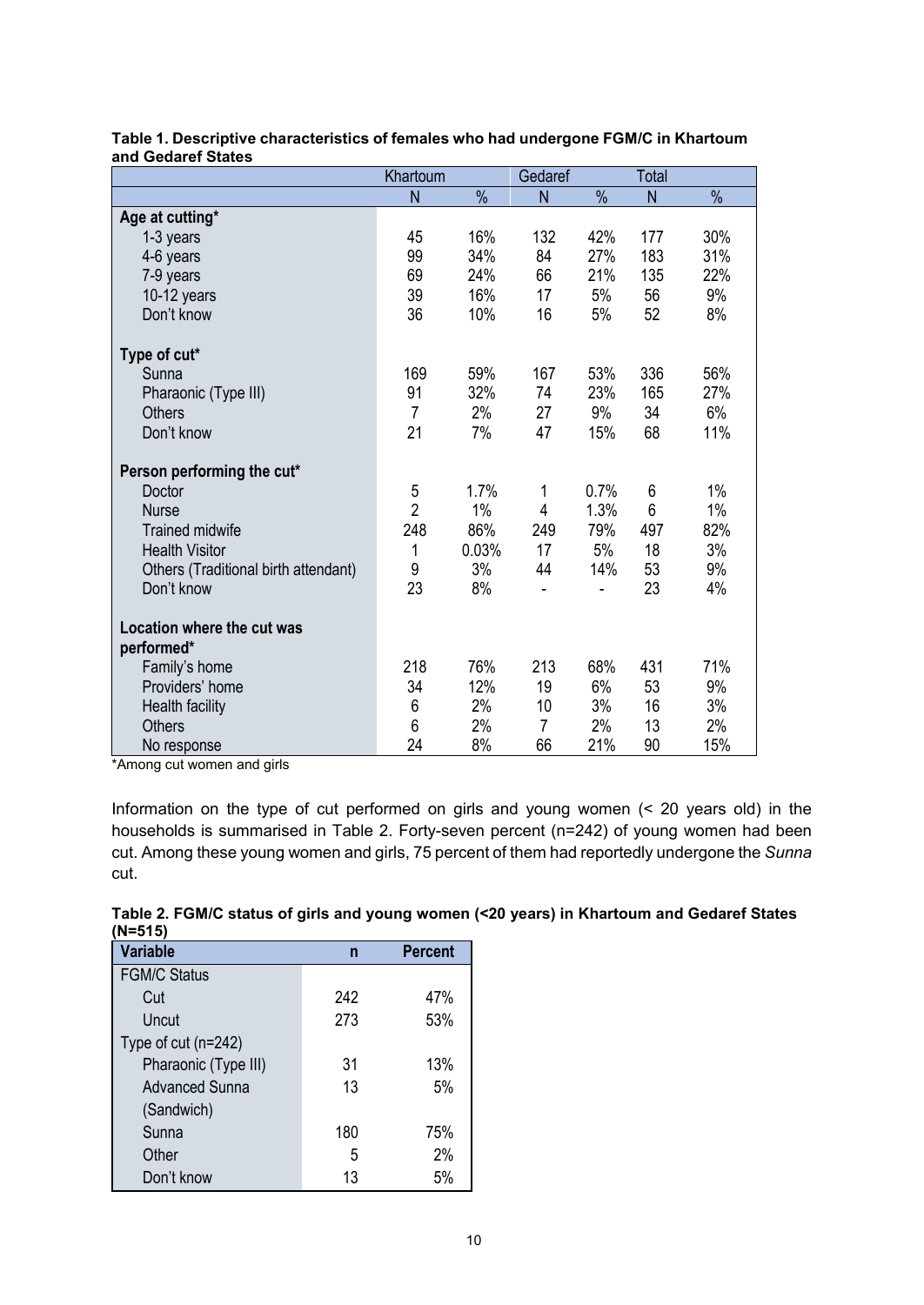## <span id="page-19-0"></span>**Perceived Reasons why FGM/C Continues to be Practised**

Social and gender aspects emerged as major reasons for the continued practice of FGM/C. The most common reason given by all categories of participants was **marriageability**. Two important elements of marriageability were highlighted, being able to get a husband and being able to maintain the marriage. With respect to the former, participants highlighted the fear of uncut, young women being unable to find husbands or the shame of having an unmarried daughter. These views are illustrated in the following quotes from participants:

*"We cut our daughter because men will reject them."*

Father, rural Khartoum State

*"No one marries an uncut girl."*

Midwife, urban Khartoum State

With respect to the perceived importance of FGM/C in maintaining a marriage, participants noted that men are happy when their wives are cut. As one father from rural Gedaref explained, *"The cut girls are more beautiful than the uncut girls. Men prefer them."* Others noted that an uncut wife would be returned to her family after marriage to be cut, causing her shame. Families were reported to cut their girls because mothers fear that their daughter might be subjected to divorce or separation. This view is highlighted in the following quotation from a woman in rural Gedaref State:

*"Even if the mother is convinced not to cut her daughters, the grandmother will say to you, 'these are our traditions and in the past, we do not leave her it is bad on us if she stays like this [uncut].' And they say to you, 'who will marry her?' And the men will not accept an uncut girl. They give you an example of a girl who was returned to her family after the wedding as she was not cut."*

Some participants felt that even if a man did not divorce an uncut woman, he would demand that she is cut after she delivers the first baby. As a woman from Gedaref explained, *"If the man found her [the wife] uncut, he will demand it from her and after she gives birth to the child he will tell the midwife to do it."*

**Women and girls fear stigma and isolation**: Participants noted that FGM/C is important to protect girls from stigma and isolation. The following quotes illustrate participants' concerns about the stigma associated with being uncut:

*"We practise FGM/C because we fear being called names like Ghalfa [derogatory term used for uncut women as a social sanction]*."

Woman, urban Gedaref

*"Here, when girl is Ghalfa she is not allowed to walk and sit with circumcised girls."* Young woman, rural Khartoum

*"In my own mind because all people do this thing, it was difficult for us at the beginning to say no. But we accepted to say no. It was difficult at the beginning because people say to you this girl is not cut and the traditions say that she must be cut. She is not good this way. So, when this comes out from a few of us and then we all agree not to cut then we can stop."* 

Woman, rural Gedaref

*"We cut our girls to prevent them from danger."* 

Woman, urban Khartoum

Although uncut young women were reported to face very powerful negative sanctions, stigma, and isolation, participants also noted that being cut could also bring fear and shame. For example, some participants explained that during their honeymoon, young women with the type III cut were sometimes brought to midwives or hospitals to be de-infibulated, hence spending their first weeks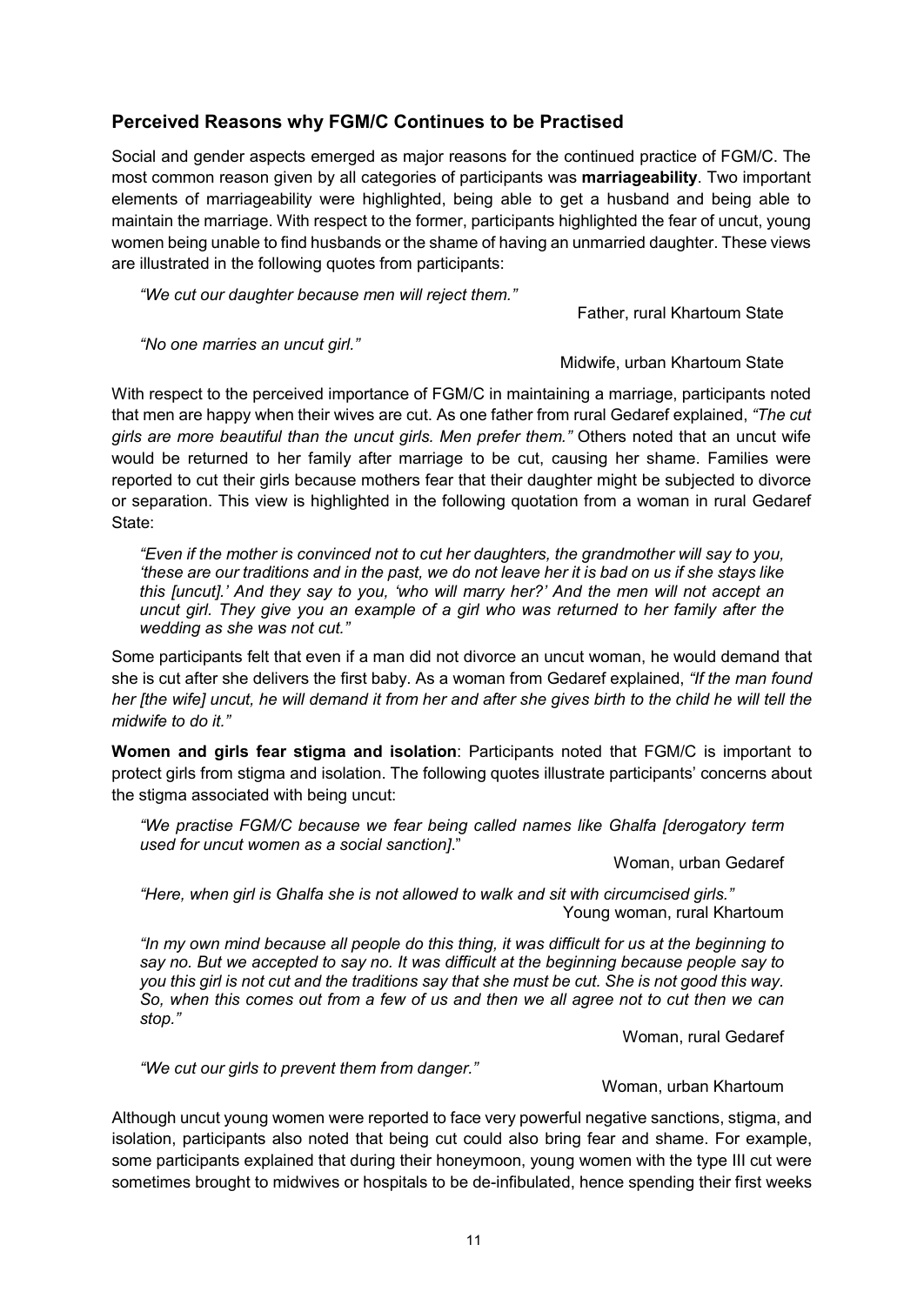in marriage with an open wound. This was noted to have social implications as one of the young women from rural Khartoum explained:

*"My cousin, after one week from the honeymoon, her husband brought her back to the family, complaining that he found her very tightly closed, and he could not penetrate. They took her to the doctor so as to increase the opening. She faced a hard experience… To increase her worries, she was the gossip for the family and neighbours and friends. From that day she became one of the main FGM/C fighters, conducted many awareness activities and discussions."*

Moving to Khartoum or an urban area (from rural non-practising areas; mostly Western Sudan) was one of the factors cited as having an influence on the uptake of FGM/C or the change in attitudes towards it. Urbanisation and migration to Khartoum were noted to lead to changes in one's reference groups, environment, and exposure to new knowledge and experiences. According to participants, a woman being examined by a male doctor, as was reported to be the case in Khartoum, had to be 'clean'. According to these participants, FGM/C was necessary even for women from ethnic groups that do not traditionally practise, because male doctors would examine them. One of the women in Khartoum state explained:

*"We moved to Khartoum and my daughter [a nurse] came for a course in Khartoum, so she told us all that women go to doctors in Khartoum and they see them naked, so they have to be clean. So, she cut all of us in the house, even me."* 

In the Umbadda area (urban Khartoum State), social pressure was reported to be the only driver of FGM/C among tribes from the Nuba Mountains, South Sudan, and parts of Darfur, who traditionally do not practise FGM/C. According to participants, families from these communities began to practise FGM/C due to intermarriage and social pressures to be like other women. These views are expressed in the following quotations:

*"Families from South Sudan and Darfur did not practise FGM/C but once they moved to Khartoum and due to inter-marriage with other tribes in Khartoum, they adopted the practice."*

#### Mother, urban Khartoum

*"There was a man from the north who had married a southern Sudanese woman. That is only because she is not cut…but when she was giving birth she discovered that all the Arab women in the hospital were screaming … she felt ashamed as they were screaming [making a crying sound]. She immediately requested the midwife to cut her so she can shout as they do."*

#### Grandmother, rural Khartoum

**Ethnicity** and an adherence to **tribal/cultural norms** or identity were also noted to have an impact on the practice, especially among those living in ethnically homogenous communities. Most of these close-knit groups were noted to have no intention to stop or were not willing to stop the practice of FGM/C due to social sanctions from other members of the tribe. According to participants, even when the supply of providers was scarce, people from these communities would still manage to find alternatives and sustain the practice of type III FGM/C, which was reported to be their tribal "mark", as stated below by some of the elderly women from urban Khartoum:

*"Pharaonic circumcision [type III] is a strong part in our life and culture and we will not give it up. We inherited it from our grandmothers, even if the daughter's mother died then either the aunt or the grandmother will circumcise her."*

*"FGM/C is mandatory in our tribe. No girl is left uncircumcised in our tribe."*

*"We do pharaonic circumcision [type III] in our tribe and we do not leave our daughters uncircumcised."*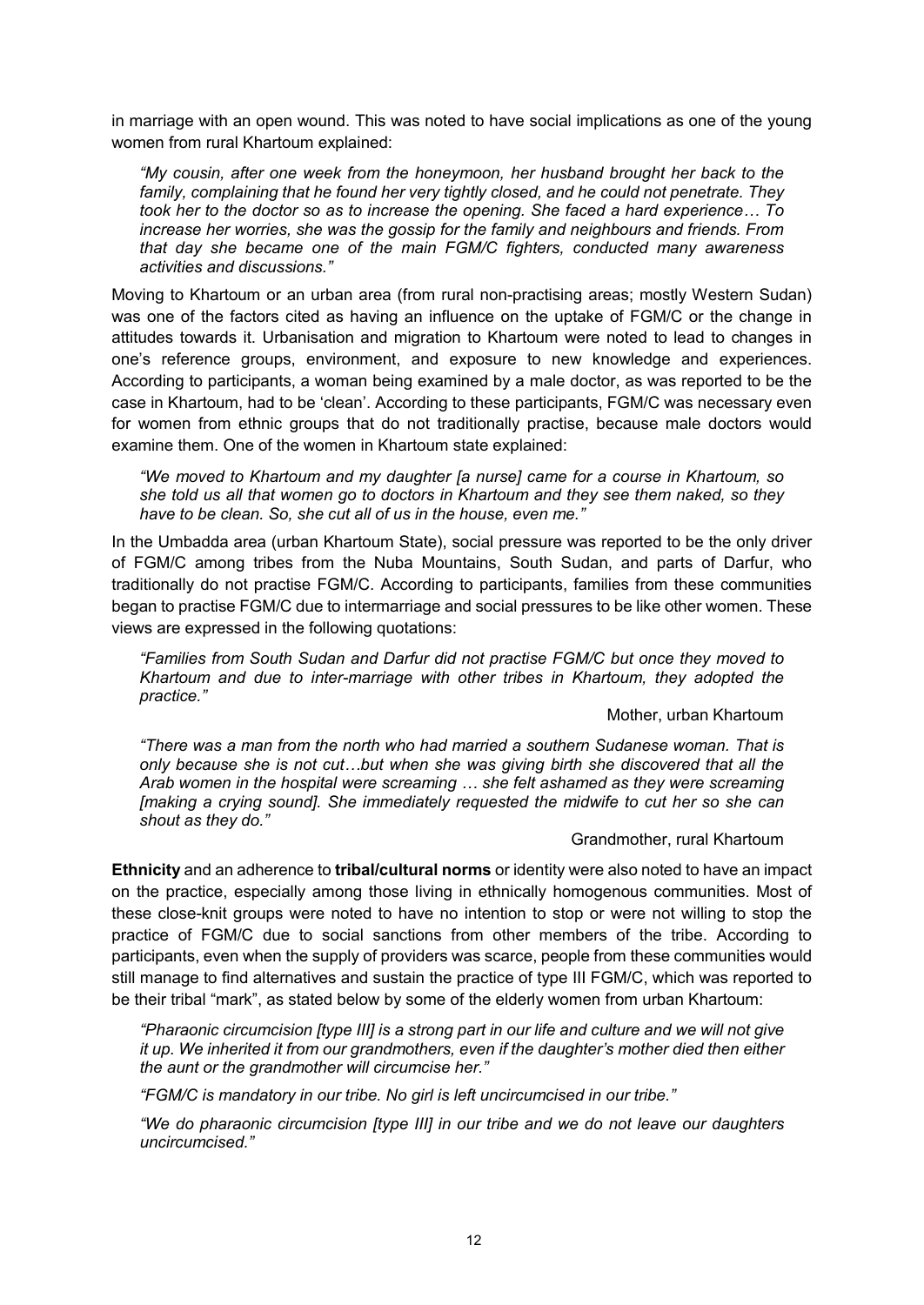### <span id="page-21-0"></span>**Perceived Effects of the Law on FGM/C**

Although Gedaref State has a law banning FGM/C while Khartoum State is in the process of developing one, participants in Khartoum State were more apprehensive than those in Gedaref about the existence of a "law" that bans the practice of FGM/C in the state. For these participants, this "law" was one of the reasons why some families and HCPs, particularly midwives, are not practising FGM/C. As highlighted in the following narrative from a woman in Gedaref, the existence of the law in Gedaref State was believed to drive the practice underground:

*"I did it [FGM/C] in my house. Long ago, at the time of Nimeiry [President of Sudan from 1969-1985] a girl's aunt went and called a midwife and they brought the girl in a taxi with her bag and they laid her in the prepared bed and cut her and we sang with the dalooka [traditional drum] and we celebrated. But now people say it is forbidden and things like this. People are afraid. They do not stop doing it. They will do it secretly."* 

The social disapproval associated with reporting family members who break the "law" was also highlighted. As one woman from Khartoum explained:

*"Originally, I was not accepting that she cuts my daughters. When my mother [the haja], had them cut, I was not in the house and came back to find that the traditional midwife had cut them already. I asked her, 'Why, haja, why did you do it?' She said, 'I did it and whatever you want to do, do it. They are jailing people now and if you want to send me to jail, do it'. I told her that no one sends her mother to jail and I kept quiet and left her alone."*

#### <span id="page-21-1"></span>**Perceived Effects of the Midwifery Oath on FGM/C**

All interviewed participants noted that many midwives were refusing to perform FGM/C, especially the type III cut, due to the oath that midwives are expected to take as part of their professional code of conduct. Explaining that families had to rely on midwives from other areas because of the oath, one woman from rural Khartoum noted, "*the midwife that circumcises our daughters is not from our place as all the available ones do not perform FGM/C due to the oath.*" The midwifery oath also emerged as a reason why many participants were cautious about revealing who had cut their daughters. They often referred to "that midwife" and when probed for more details about her whereabouts, most respondents indicated that she had left the area, that she had died, or she was not from the area.

In areas where midwives refuse to perform FGM/C, families were reported to take their girls to a TBA or *dayat aljabal* (the mountain midwife) as they called her. In other cases, they brought a trained midwife from a different area to perform FGM/C. As noted by a mother from rural Khartoum,

*"A midwife came from another place to circumcise the daughters of our neighbour. My daughters were taken to that midwife. They were circumcised in the house of our neighbour. Usually, the family calls the midwife who is from another area to come and circumcise their daughters."*

For some midwives, the oath was reportedly viewed as a vow between them and Allah, which made them take the oath seriously. However, others indicated that midwives avoided saying the exact words related to FGM/C or lowered their hands during this part of the oath so that they would not be held accountable or would not be punished by Allah. Explaining this point, a midwife from rural Gedaref noted:

*"All the midwives in [rural Gedaref] took the oath. But during the oath they did not say the exact words thinking that the oath will not be real unless they place their hands on the Holy Quran, otherwise it is not an oath. But they also said, 'we will cut' so that they can allow themselves income from the FGM/C and re-infibulation as their income from a government salary is little."*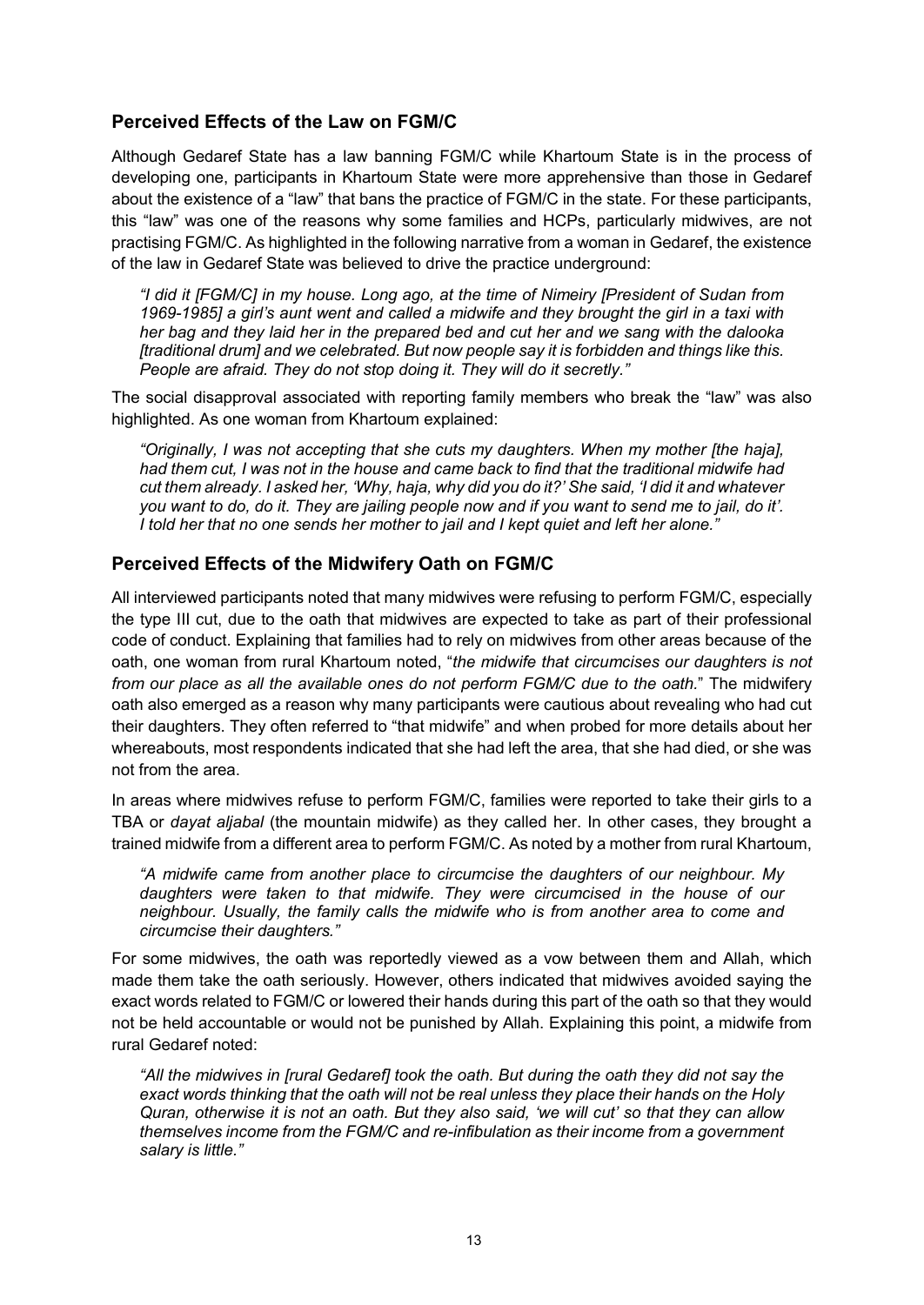## <span id="page-22-0"></span>**Perceived Drivers of the Shift in the Type of FGM/C**

According to some participants, less severe forms of the cut (presumably type I) are not considered to be FGM/C and in some areas where type III is practised, this "lesser cut" was reportedly considered as incomplete FGM/C or not cutting. Further, the fact that type I in Sudan is often referred to as the *Sunna* cut, means that many people believed that type I is religiously required and approved. As such, even when people stopped practising type III, they were reportedly likely to practise type I. Explaining the perceived religious basis for type I FGM/C, a father from Gedaref stated:

*"We do Sunna, which is the Sunna [teaching] of Prophet Mohamed [PBUH] and he told UmiAtia [a woman in his time] not to cut much and leave parts as they are. This is the Sunna. We should do it."*

The perception that **type I has no complications** and was *safer* was also reported to drive the shift from the *pharaonic* type. Explaining why people in her community prefer the type I cut, a young woman in Gedaref State said, *"Al Sunna [type I] has no effect like the pharaonic type [type III] which causes infections and makes women unable to have children."* Similarly, a father from rural Khartoum State described the lengthy recovery period following a type III cut and indicated that he had told his wife that his daughters would only undergo the type I cut:

*"The pharaonic circumcision puts women in great problems as they stay in bed for 40 days. I have suffered as I had to do house chores and cook. I told her to do type I only for the girls. Women with type I stay in bed for a week and then move around. The future for women is in type I."* 

Other factors noted to influence the shift in the severity of cutting included the preferences of others in one's social network and reference groups and the existence of educational and awareness efforts, especially in urban areas. Women who were against FGM/C but who were forced to undergo the cut were also reported to resort to less severe cutting. Finally, the midwifery oath and awareness about the law, even in Khartoum State, where there is no law, were also noted to be drivers of the shift in the severity of cutting.

#### <span id="page-22-1"></span>**Perceived Drivers of the Shift in the Age of FGM/C**

Few participants referred to a shift in the age of cutting. For some, the cutting of girls at a very young age, such as three years, was because mothers were told that it would improve the health status of their girls. However, one of the men from Gedaref believed that undergoing the cut at an older age (older than nine years) instead of three to four years would minimise health risks and reduce bleeding. In Gedaref, an upward shift in the age of cutting from five years to 11 or 12 years was noted. This shift was reported to stem from a need for girls to show their maturity so that they could get husbands.

In Khartoum State, the age of cutting was noted to vary by ethnicity. For example, girls from the Gamoeia ethnic group were reportedly cut when aged six to nine years and often during the school holidays. A mother from the Meloha ethnic group (an Arab ethnic group), which lives close to the Gamoeia, reported that girls are cut immediately after birth or a week following birth. She explained:

*"We cut our girls in the Semaya [naming] part or in the Sebooa [seventh day celebration] so we can have the same midwife to do the birth and the circumcision."*

#### <span id="page-22-2"></span>**Perceived Drivers of the Medicalisation of FGM/C**

Traditionally, FGM/C was performed by TBAs. However, we found that people were increasingly turning to HCPs to perform FGM/C. Reasons for this increase in medicalisation included changes in people's reference groups and social networks due to migration, and the availability of practising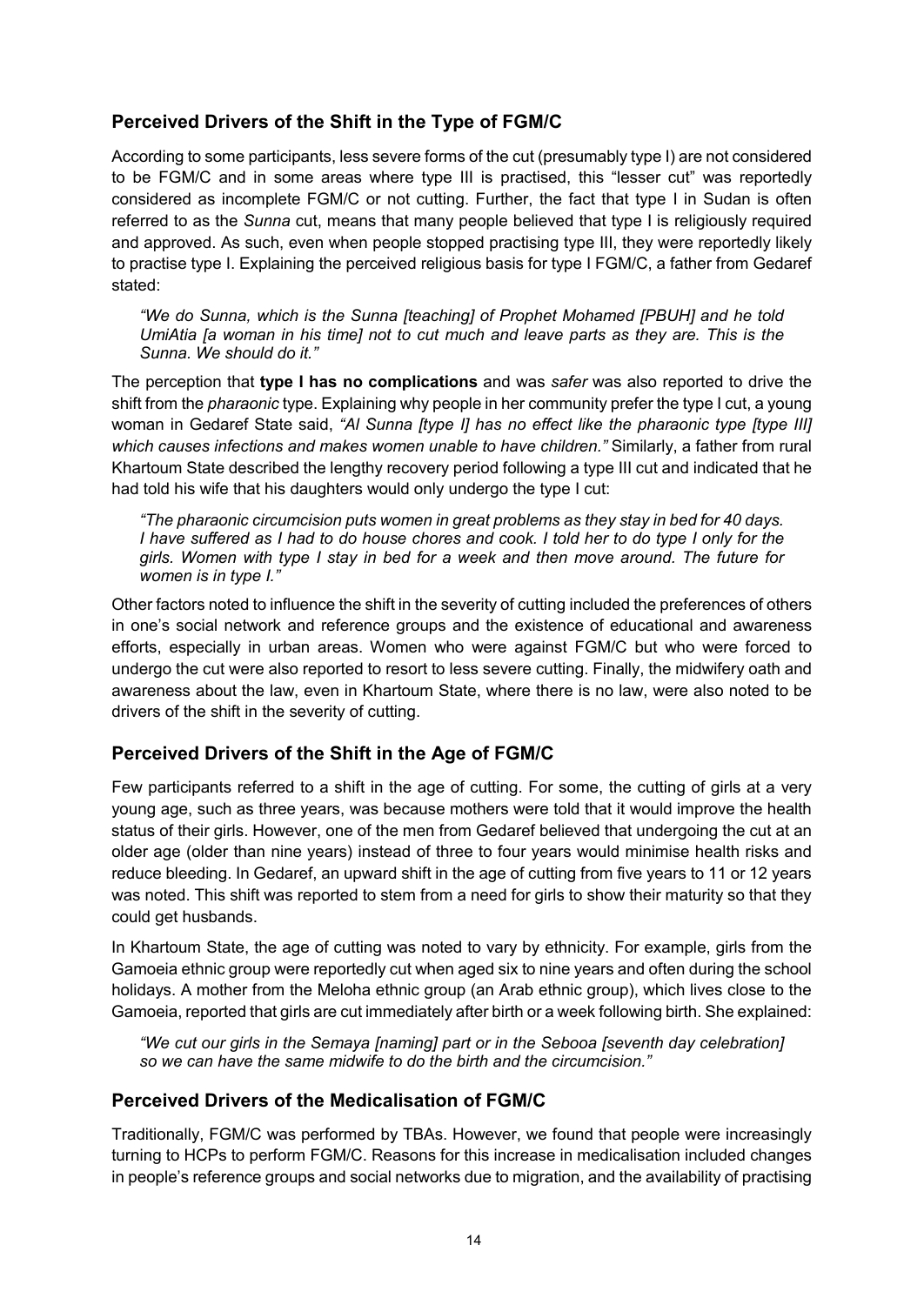HCPs. Some participants also noted that women who were against FGM/C but who were forced to undergo the procedure would resort to medicalisation.

Health campaigns were also reported to play a part in influencing medicalisation as people believe that the risks of FGM/C are lower if HPCs perform the cut. Mothers reportedly preferred having doctors perform FGM/C as they are more knowledgeable and will not cause harm to their daughters. Perceptions that doctors are "safe performers" was noted to drive a new "social norm". As such, there was a general belief that if HCPs abandon FGM/C, many people would abandon the practice, resulting in less demand. As a woman in Khartoum State noted, *"Doctors are knowledgeable and do the right thing. If doctors say to us, 'Circumcise,' then we will do it because if circumcision is not good they will not do it."* Some participants felt that medicalisation would be more common if female doctors performed FGM/C.

Health care providers, and especially those who perform type III, as was reportedly the case in rural Khartoum, influence the continued practice of FGM/C. Indeed, some HCPs indicated that they were merely responding to demands from the families for FGM/C, believing that if they did not fulfil these demands, families would go to traditional practitioners and get the type III cut. Some HCPs also noted that they were knowledgeable about the health hazards of FGM/C. As a midwife from Khartoum State noted, *"The doctor and midwife have something to give to the child they want to circumcise, but the traditional midwife, I do not know, she may have nothing to give as treatment."*

Some midwives were also noted to believe that FGM/C is a tradition and belief. For these midwives, refusing to perform FGM/C was believed to result in negative sanctions by their community and peers. Negative sanctions against midwives who refused to perform FGM/C were also reported by community members as a woman from rural Khartoum explained:

*"We bring the dayat aljabal [traditional midwife] to cut our daughters and when we want to deliver we bring our relative from Omdurma. The midwife we have here does not cut the girls and so we do not talk to her or invite her to anything. She has lived here with us for twenty years but does not want to do things for us."*

#### <span id="page-23-0"></span>**Perceptions of Interventions that are Effective in Reducing Medicalisation and Promoting FGM/C Abandonment**

Participants were asked to share their insights on interventions that they believed were effective in reducing medicalisation and promoting FGM/C abandonment in their communities. While some participants were very confident that the practice would and should continue because it is a favourable and "useful" practice for girls, others highlighted a number of interventions including: awareness raising lectures and events, particularly in rural areas; the involvement of the government and media in FGM/C abandonment campaigns; enforcement of the law against FGM/C; and strengthening the role of school teachers, who were perceived to be effective in educating young girls who, in turn, were believed to have a role in convincing families to abandon the practice. Underscoring the latter, a father in Khartoum noted, "*"When I wanted to cut my nineyear-old daughter she refused and threatened to call the police and I left her uncut.*" Similarly, a father in Gedaref explained the importance of empowering young girls and boys to become future advocates against FGM/C by stating:

*"My daughter refused FGM/C and she said to me, 'My teacher in school gave us a session about FGM/C and said it's a harmful practice and has several complications in the future and…I want to be Saleema' [an Arabic word meaning 'whole, healthy, and perfect' that is used as a positive descriptor of an uncut girl]."*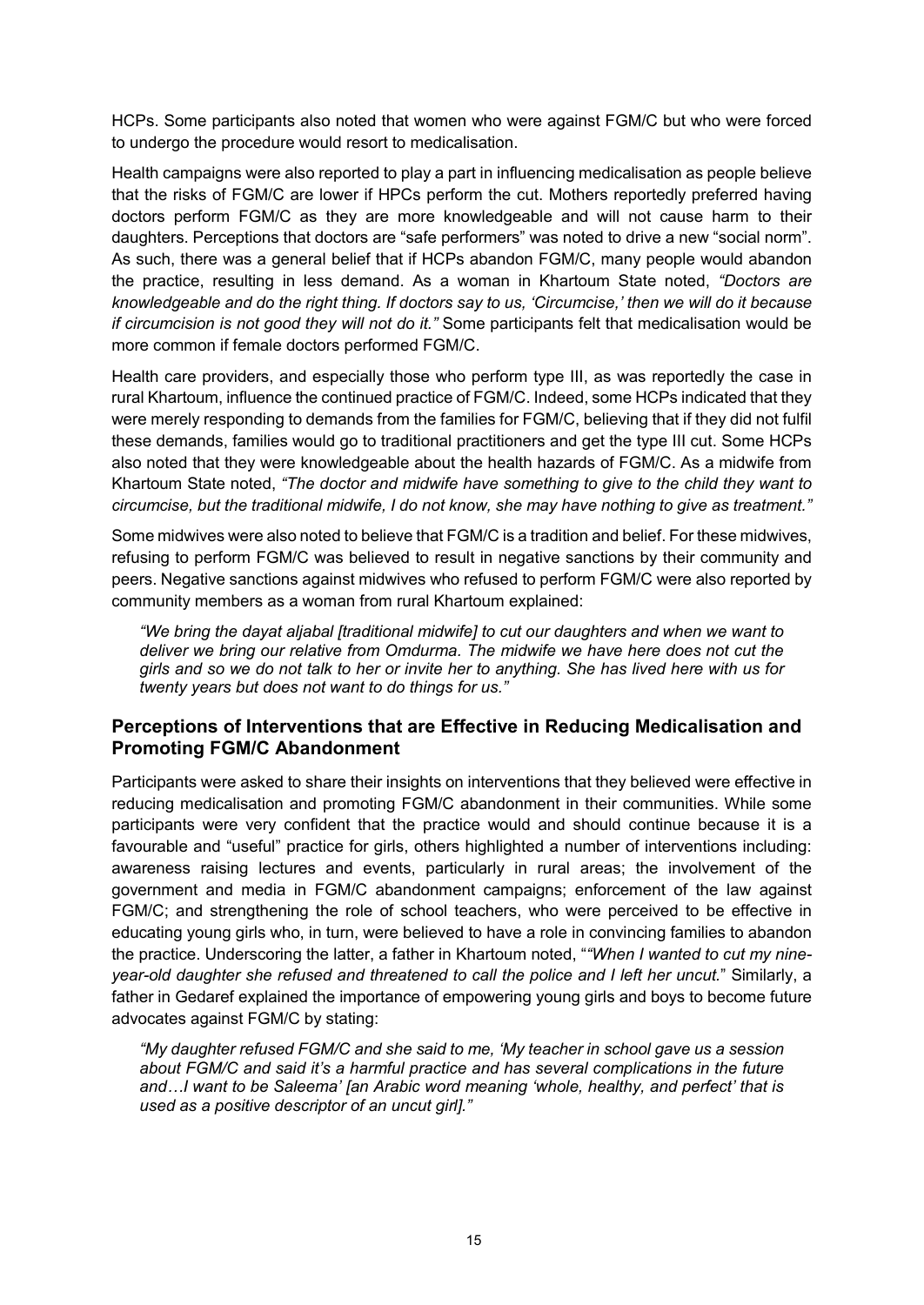# <span id="page-24-0"></span>**Discussion**

The focus of the study was to identify the drivers of the medicalisation of FGM/C in Sudan. The study was carried out in two states, Khartoum and Gedaref, which have diverse populations and different levels of medicalisation. Gedaref has a law banning FGM/C while Khartoum does not. Drawing on the social norms theory, we examined some of the links that exist between different social, legal, religious, and gender aspects of FGM/C and the impact they have on medicalisation of the practice and the drivers of its continuation.

Three important elements were examined; shifts and change in type, age, and performers of FGM/C; drivers of medicalisation; and the impact and role of reference groups and social networks in the continuation of medicalisation. Figure 2 shows the different elements that were identified through the study.



**Figure 2. Key elements of FGM/C practice in Sudan**

We found that FGM/C is a deeply rooted practice that is maintained by the existing gender disparities in society and beliefs of preserving a girl's purity and modesty, and controlling women's sexuality. FGM/C is very much linked to marriageability and sustained by older generations to ensure that younger ones conform to being marriageable as failing to do so will expose them to social stigmatisation (UNICEF, 2013). Our study has reiterated and shown that marriageability is a common driver, not only for the continuation of FGM/C, but also for the involvement of HCPs in the practice. There is an assumption that there is a high demand for the services of HCPs and that offering FGM/C services enables families to gain social respect through marrying their daughters off. Both women and HCPs in this study indicated their belief that FGM/C has benefits for the girl and protects her from unacceptable sexual conduct, as well as promotes individual cleanliness. Previous studies in other countries have also indicated that FGM/C is associated with cleanliness and beauty among girls due to the removal of body parts that are considered unclean, unfeminine, or male (Berg & Denison, 2013). For those who may not believe in the value of FGM/C, societal/ familial pressure may be more important than personal choice or preference.

The shift to less severe cutting is evident in our study and is sustained by both the involvement of HCPs in the practice and the religious notion attached to it. Literature often attributes increased prevalence of type I in Sudan to the religious connotation of it (El-Tom, 1998). However, in our study, the issue of HCPs advocating for less severe cutting and the general belief that it is less harmful exposes a new dimension. This could be attributed to the ongoing national campaign on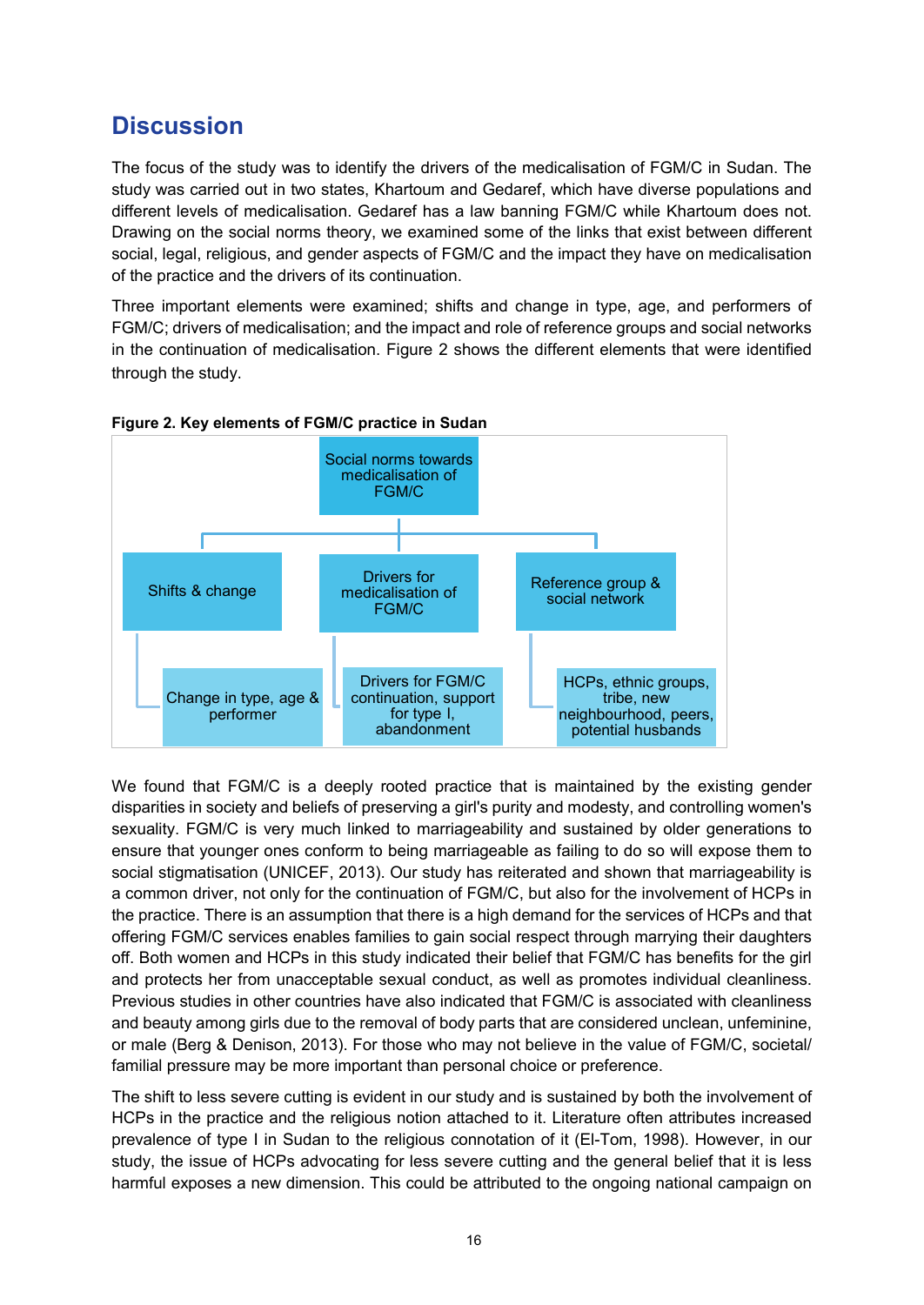FGM/C and the continued implementation of campaigns that emphasise the risks of the severe type III.

National surveys show that most FGM/C procedures are performed by health workers, such as midwives, nurses, or doctors (SHHS, 2010). In our study, a similar pattern was found. Cases where TBAs or circumcisers were sought were mostly due to the refusal of HCPs, especially midwives, to perform FGM/C or to perform type III FGM/C.

Despite the long-standing campaign in Sudan, there is no national legislation against FGM/C (UNICEF, 2013; PRB, 2013). However, a law exists in Gedaref State, though not yet effectively enforced. There is no law banning FGM/C in Khartoum State. Yet, our participants in this study were "aware" of a law banning FGM/C in Khartoum. The fear of the law may result in the practice going underground and may make it harder for behaviour change intervention programmes to meaningfully engage people.

Few participants in our studies reported a shift in the age at cutting. The direction of this shift varied with some communities reportedly cutting at younger ages to minimise health risks. Unlike other studies that have similarly reported a shift towards cutting at younger ages (Powell and Yussuf, 2018), we also found that some communities were reportedly cutting girls at an older age to reduce health risks or to prepare girls for marriage.

# <span id="page-25-0"></span>**Limitations**

This study has several limitations. First, given the sensitivities around FGM/C, some participants may have felt uncomfortable answering questions. Indeed, some inconsistencies were observed between women's and HCPs' reports about medicalised FGM that may have stemmed from fear about the illegality of FGM/C. Second, the study results cannot be generalised to all populations in the two states as there are specific contextual drivers for other communities that may not have been captured.

# <span id="page-25-1"></span>**Conclusions**

The practice of FGM/C, while still prevalent in Sudan, is undergoing several shifts including changes in the type of FGM/C and increasing medicalisation. Study findings show that the shift to less severe cutting in some communities is driven, in part, by social and religious norms about the importance of FGM/C coupled with an increased awareness of the health consequences of FGM/C. The awareness of the health consequences of FGM/C also drives the medicalisation of the practice and increases the demand for, and social pressure on, health providers to perform FGM/C. Midwives' refusal to perform FGM/C, particularly type III, is also believed to drive the shift to less severe forms of FGM/C. Study findings underscore the need for training programmes to increase HCPs' awareness of FGM/C and for strong peer support systems from other health workers to counter the increased demand for medicalisation. Interviews with mothers also suggest that some of them are protective of HCPs who perform FGM/C, which has implications for enforcement of laws targeting providers. Study findings also suggest that enforcing a punitive law against FGM/C may reduce the practice but could also drive the practice underground.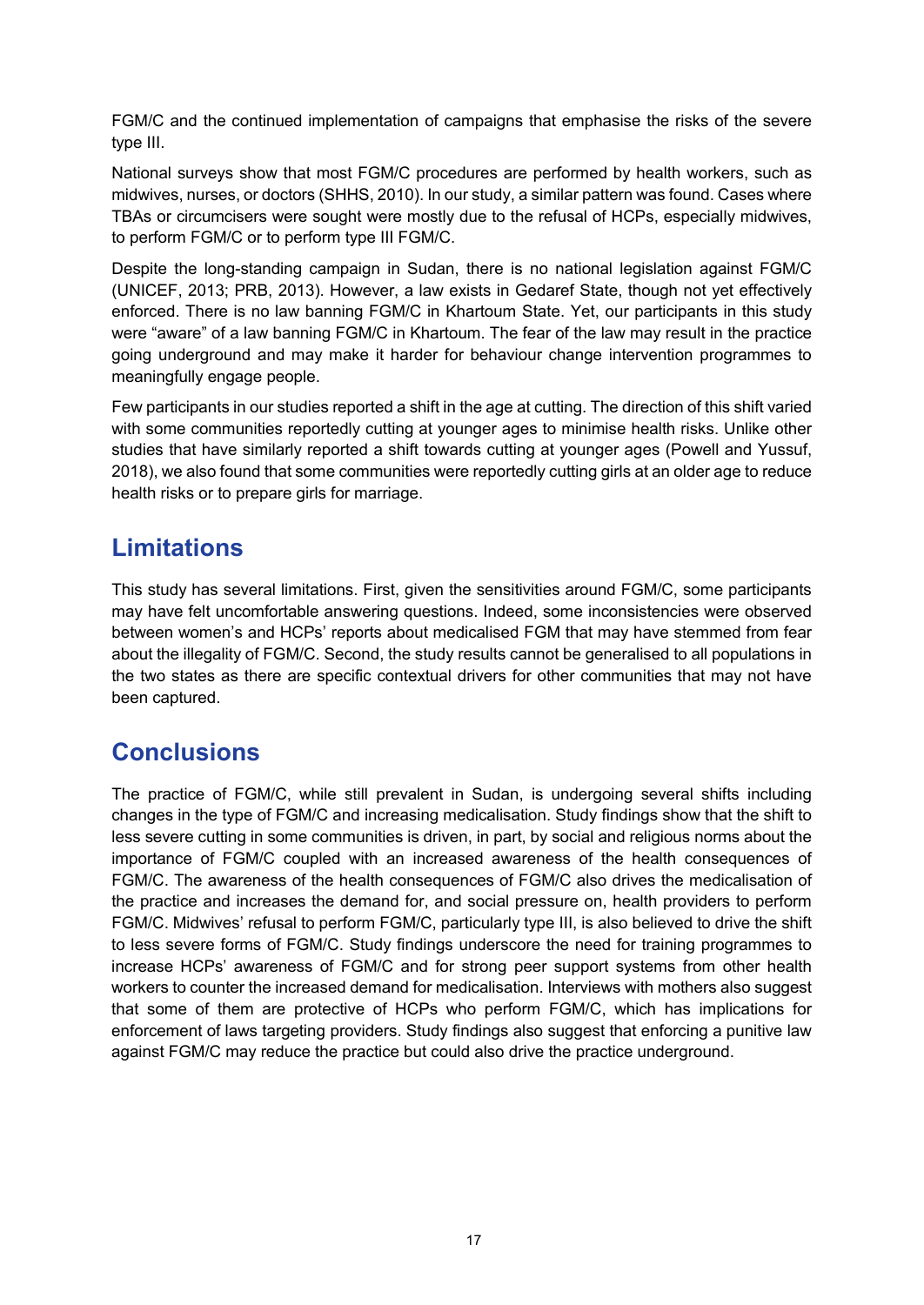# <span id="page-26-0"></span>**Implications**

As outlined below, study findings provide useful insights for programmes and policies aimed at promoting the abandonment of FGM/C. Study findings also highlight several areas where further research may be warranted.

#### **Policy Implications:**

• Continue support for FGM/C abandonment in professional codes of conduct for HCPs.

#### **Programmatic Implications**

- Integrate FGM/C in school curricula and programmes and continue the provision of information of FGM/C in the pre-licence training of paramedical personnel and midwives.
- Effectively target men, particularly younger men, in FGM/C abandonment interventions.
- Enhance the training of medical doctors on FGM/C, particularly female doctors who may face increased demand for FGM/C services.
- Continue to implement programmes that increase community awareness of the hazards of all types of FGM/C, including type I. These programmes should also address the religious underpinnings of the practice, including perceptions that type I FGM/C is *Sunna*.

#### **Research Implications**

- Conduct research among younger men to understand their attitudes towards FGM/C and how they can be effectively reached in FGM/C abandonment programmes.
- Conduct research to identify the positive deviants among providers who have abandoned the practice, their drivers, and the scope of their influence. Whether and how this deviance can be replicated in other contexts should also be investigated.
- Examine how shifts in age of cutting relate to apparent shifts in prevalence in cohorts and interrogate what this means in terms of identifying states with high prevalence for future interventions.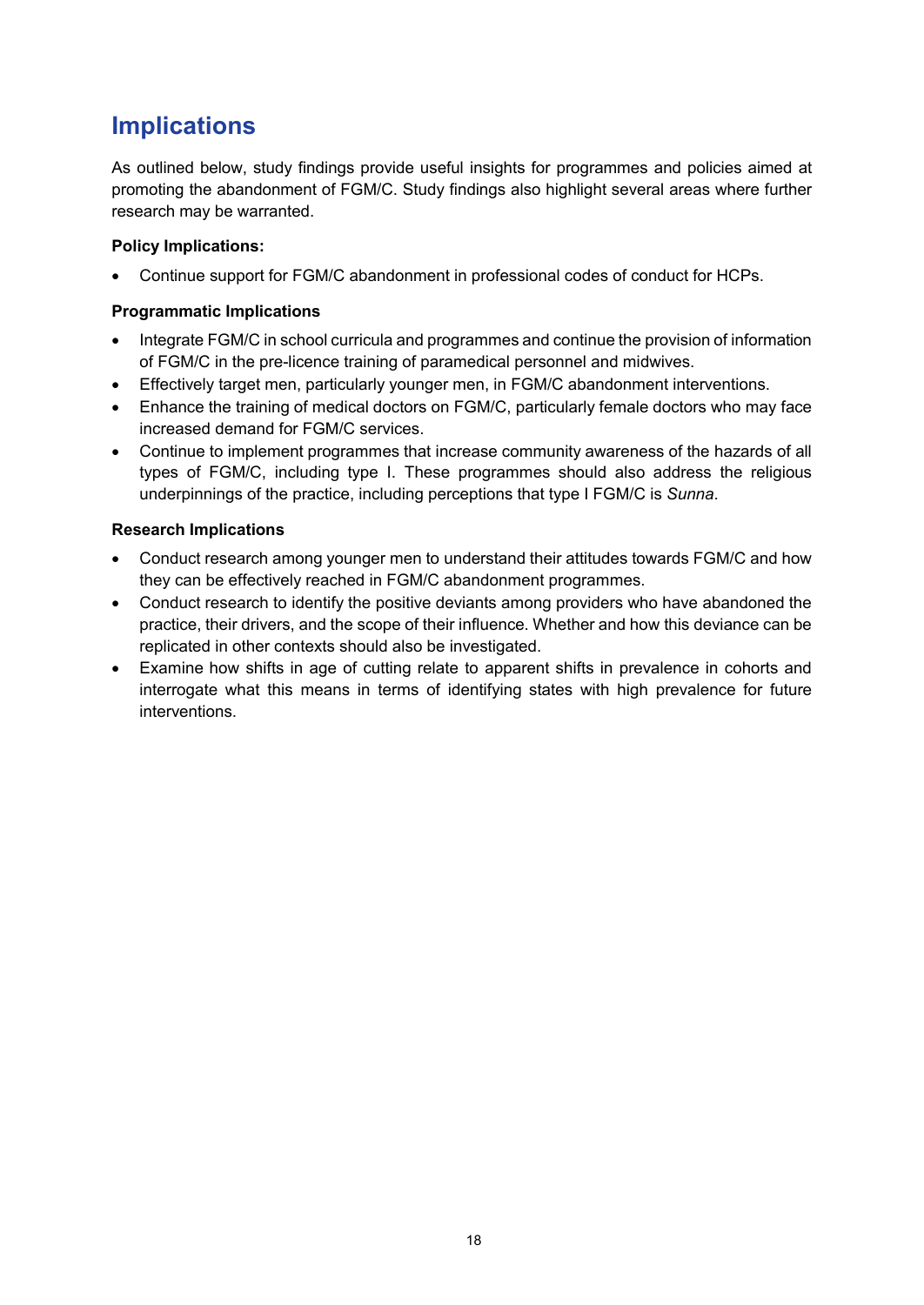# <span id="page-27-0"></span>**References**

- 28 Too Many. (2018). Sudan: the law and FGM. London: 28 Too Many. Retrieved 19 September, 2018, from https://www.28toomany.org/static/media/uploads/Law%20Reports/sudan\_law\_report\_v1\_(j uly\_2018).pdf
- Abdulcadir, J., Margairaz, C., Boulvain, M., & Irion, O. (2011). Care of women with female genital mutilation/cutting. Swiss Medical Weekly.<http://dx.doi.org/10.4414/smw.2011.13137>
- Banks, E., Meirik, O., Farley, T., Akande, O., Bathija, H., & Ali, M. (2006). Female genital mutilation and obstetric outcome: WHO collaborative prospective study in six African countries. The Lancet*,* 367(9525), 1835-1841. [http://dx.doi.org/10.1016/s0140-](http://dx.doi.org/10.1016/s0140-6736(06)68805-3) [6736\(06\)68805-3](http://dx.doi.org/10.1016/s0140-6736(06)68805-3)
- Bedri, N. (2013) Evidence based advocacy for ending FGM/C in Sudan. Ahfad Journal, 30(1), 9- 21.
- Berg, C., Underland, V., Odgaard-Jensen, J., Fretheim, A., & Vist, E. (2014). Effects of female genital cutting on physical health outcomes: a systematic review and meta-analysis. BMJ Open, 4(11). <http://dx.doi.org/10.1136/bmjopen-2014-006316>
- Berg, R. C., & Denison, E. (2013). A tradition in transition: factors perpetuating and hindering the continuance of female genital mutilation/cutting (FGM/C) summarized in a systematic review. Health Care for Women International, 34(10), 837–859. <https://doi.org/10.1080/07399332.2012.721417>
- Central Bureau of Statistics (CBS) & UNICEF Sudan. (2016). Multiple Indicator Cluster Survey 2014 of Sudan, Final Report. Khartoum, Sudan: UNICEF and CBS.
- Cochran, W. (1977). Sampling Techniques, 3rd Edition. New York: John Wiley & Sons, Inc.
- Cook, R. J., Dickens, B. M., & Fathalla, M. F. (2002). Female genital cutting (mutilation/circumcision): ethical and legal dimensions. International Journal of Gynecology and Obstetrics, 79(3), 281–287. [https://doi.org/10.1016/S0020-7292\(02\)00277-1](https://doi.org/10.1016/S0020-7292(02)00277-1)
- El-Tom, A. O. (1998). Female circumcision and ethnic identification in Sudan with special reference to the Berti of Darfur. GeoJournal, 46(2), 163–170. <https://doi.org/10.1023/A:1006946112003>
- Gamal, A., & Hussein, F. (2013). Decision making study in Khartoum State. GRACe Research report. AUW & UNFPA
- Gibeau, A. M. (1998), Female genital mutilation: when a cultural practice generates clinical and ethical dilemmas. Journal of Obstetric, Gynecologic, & Neonatal Nursing, 27: 85-91. doi:10.1111/j.1552-6909.1998.tb02595.x
- Kelly, E., & Hillard, P. (2005). Female genital mutilation. Current Opinion in Obstetrics and Gynecology, 17(5), 490-494.<http://dx.doi.org/10.1097/01.gco.0000183528.18728.57>
- Lavazzo, C., Sardi, T., & Gkegkes, I. (2013). Female genital mutilation and infections: a systematic review of the clinical evidence. Archives of Gynecology and Obstetrics, 287(6), 1137-1149.<http://dx.doi.org/10.1007/s00404-012-2708-5>
- Odukogbe, A.-T. A., Afolabi, B. B., Bello, O. O., & Adeyanju, A. S. (2017). Female genital mutilation/cutting in Africa. Translational Andrology and Urology, 6(2), 138–148. <https://doi.org/10.21037/tau.2016.12.01>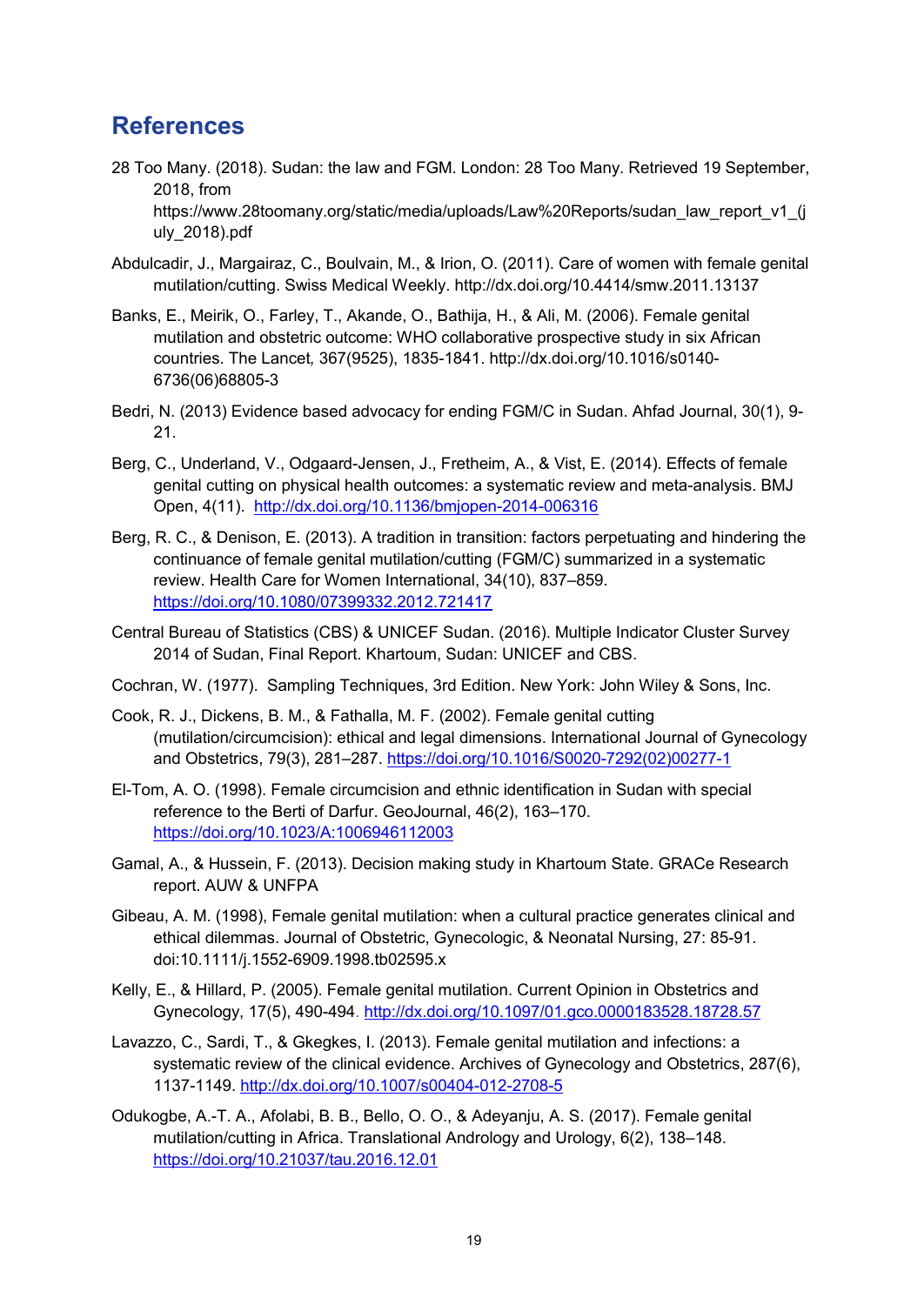- Pearce, A. J., & Bewley, S. (2014). Medicalization of female genital mutilation. Harm reduction or unethical?. Obstetrics, Gynaecology & Reproductive Medicine. 24(1), 29-30. <https://doi.org/10.1016/j.ogrm.2013.11.003>
- Population Reference Bureau. (2013). Ending female genital mutilation/cutting: lessons from a decade of progress. Retrieved 31 December, 2017, from <http://www.prb.org/pdf14/progress-ending-fgm.pdf>
- Powell, R.A., & Yussuf, M. (2018). Changes in FGM/C in Somaliland: medical narrative driving shift in types of cutting. Evidence to End FGM/C: Research to Help Women Thrive. New York: Population Council[.http://www.popcouncil.org/uploads/pdfs/2018RH\\_FGMC-](http://www.popcouncil.org/uploads/pdfs/2018RH_FGMC-Somaliland.pdf)[Somaliland.pdf](http://www.popcouncil.org/uploads/pdfs/2018RH_FGMC-Somaliland.pdf)
- Rushwan, H. (2013). Female genital mutilation: a tragedy for women's reproductive health. African Journal of Urology, 19(3), 130-133. <http://dx.doi.org/10.1016/j.afju.2013.03.002>
- Serour, G. (2010). The issue of reinfibulation. International Journal of Gynecology & Obstetrics, 109(2), 93-96.<http://dx.doi.org/10.1016/j.ijgo.2010.01.001>
- Sudan Household and Health Survey (SHHS). (2010). Sudan Household Health Survey*.* Khartoum: Federal Ministry of Health & Central Bureau of Statistics. Retrieved on 31 December, 2017, from [http://reliefweb.int/sites/reliefweb.int/files/resources/MICS4\\_Sudan\\_2010.pdf](http://reliefweb.int/sites/reliefweb.int/files/resources/MICS4_Sudan_2010.pdf)
- Toubia, N. (1994). Female circumcision as a public health issue. New England Journal of Medicine, 331(11), 712–716.<https://doi.org/10.1056/NEJM199409153311106>
- U.S Department of State. (2001). Female genital mutilation (FGM) or female genital cutting (FGC): Individual Country Reports. 2001-2009.state.gov. Retrieved 30 December, 2017 from<https://2001-2009.state.gov/g/wi/rls/rep/crfgm/>
- UNICEF, & European Union. (2010). The dynamics of social change: towards the abandonment of female genital mutilation/cutting in five African countries. Insight. Retrieved from <http://www.unicef-irc.org/publications/618>
- United Nations Children's Fund (UNICEF). (2013). Female genital mutilation/cutting: a statistical overview and exploration of the dynamics of change. New York: UNICEF. Retrieved from [https://www.unicef.org/media/files/UNICEF\\_FGM\\_report\\_July\\_2013\\_Hi\\_res.pdf](https://www.unicef.org/media/files/UNICEF_FGM_report_July_2013_Hi_res.pdf)
- United Nations Children's Fund (UNICEF). (2016). Female genital mutilation/cutting (FGM/C) and child marriage in Sudan - are there any changes taking place? An in-depth analysis using Multiple Indicators Cluster Surveys (MICS) and Sudanese Household and Health Surveys (SHHS) UNICEF. Retrieved from [https://www.unicef.org/sudan/MICS\\_Secondary\\_Analysis\\_FGMC\\_CM\\_English\\_Version\\_FI](https://www.unicef.org/sudan/MICS_Secondary_Analysis_FGMC_CM_English_Version_FINAL_FINAL.pdf)
- United Nations Children's Fund (UNICEF). (2016). Female genital mutilation/cutting: a global concern. UNICEF. Retrieved from [https://www.unicef.org/media/files/FGMC\\_2016\\_brochure\\_final\\_UNICEF\\_SPREAD.pdf](https://www.unicef.org/media/files/FGMC_2016_brochure_final_UNICEF_SPREAD.pdf)

[NAL\\_FINAL.pdf](https://www.unicef.org/sudan/MICS_Secondary_Analysis_FGMC_CM_English_Version_FINAL_FINAL.pdf)

- United Nations Children's Fund **(**UNICEF). (2014). Female genital mutilation/cutting: what might the future hold? New York: UNICEF. Retrieved from [https://www.unicef.org/media/files/FGM-C\\_Report\\_7\\_15\\_Final\\_LR.pdf](https://www.unicef.org/media/files/FGM-C_Report_7_15_Final_LR.pdf)
- United Nations Population Fund (UNFPA). (2014). Achieving equality in maternal health in the Arab region: Policy brief. *UNFPA-ASRO.*